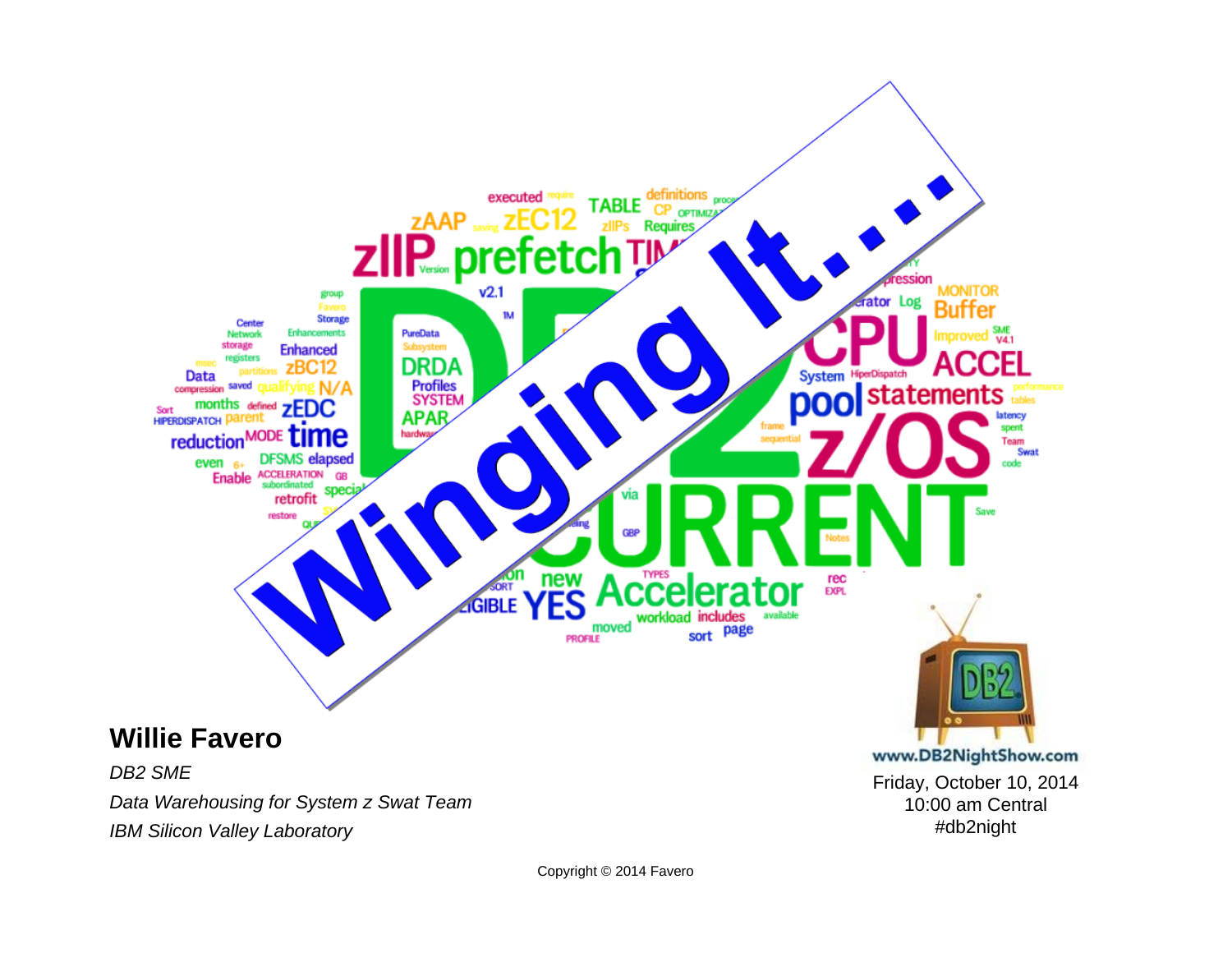#### **Please Note:**

IBM's statements regarding its plans, directions, and intent are subject to change or withdrawal without notice at IBM's sole discretion.

Information regarding potential future products is intended to outline our general product direction and it should not be relied on in making a purchasing decision.

The information mentioned regarding potential future products is not a commitment, promise, or legal obligation to deliver any material, code or functionality. Information about potential future products may not be incorporated into any contract. The development, release, and timing of any future features or functionality described for our products remains at our sole discretion

Performance is based on measurements and projections using standard IBM benchmarks in a controlled environment. The actual throughput or performance that any user will experience will vary depending upon many factors, including considerations such as the amount of multiprogramming in the user's job stream, the I/O configuration, the storage configuration, and the workload processed. Therefore, no assurance can be given that an individual user will achieve results similar to those stated here.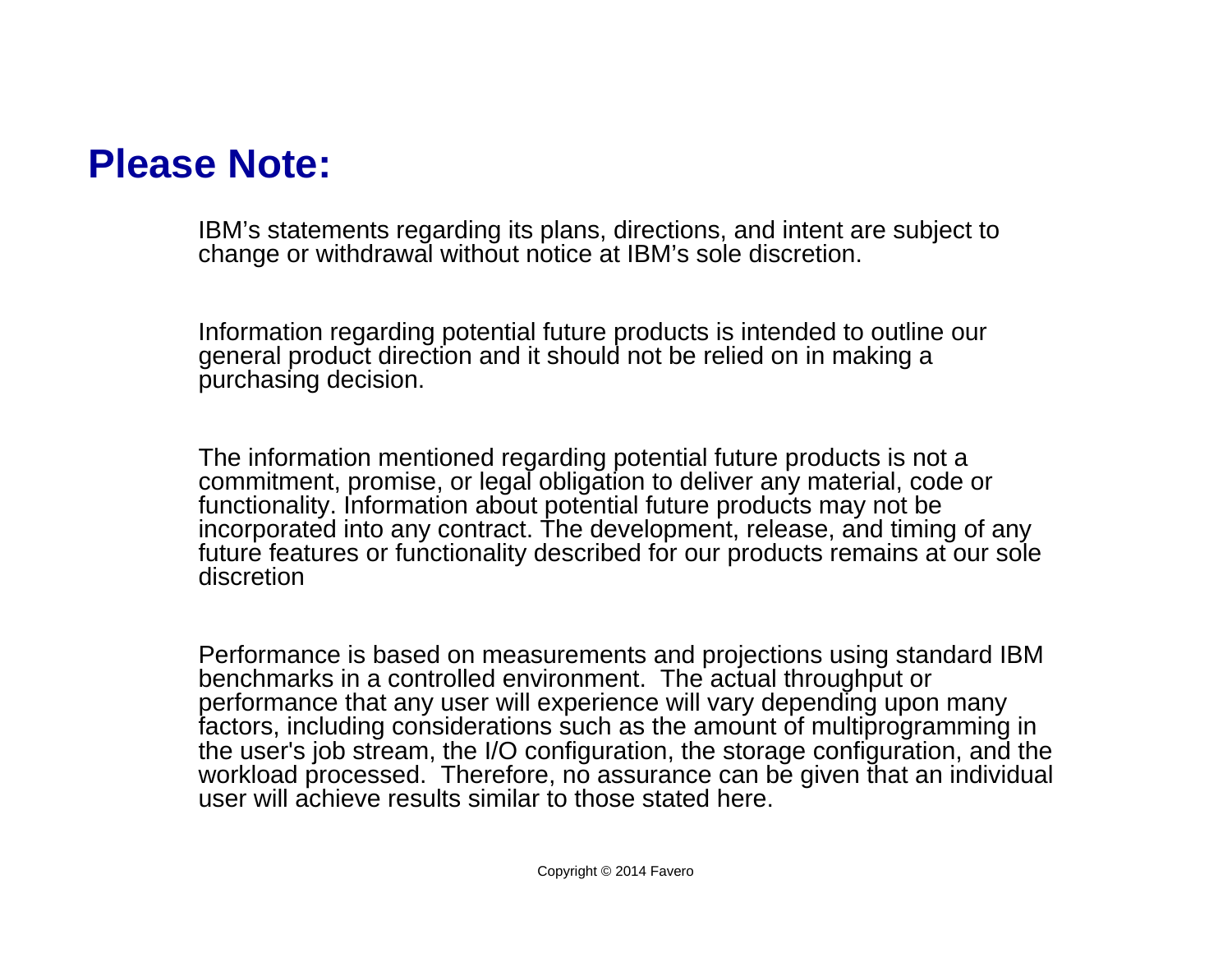#### **Acknowledgements and Disclaimers:**

**Availability**. References in this presentation to IBM products, programs, or services do not imply that they will be available in all countries in which IBM operates.

The workshops, sessions and materials have been prepared by IBM or the session speakers and reflect their own views. They are provided for informational purposes only, and are neither intended to, nor shall have the effect of being, legal or other guidance or advice to any participant. While efforts were made to verify the completeness and accuracy of the information contained in this presentation, it is provided AS-IS without warranty of any kind, express or implied. IBM shall not be responsible for any damages arising out of the use of, or otherwise related to, this presentation or any other materials. Nothing contained in this presentation is intended to, nor shall have the effect of, creating any warranties or representations from IBM or its suppliers or licensors, or altering the terms and conditions of the applicable license agreement governing the use of IBM software.

All customer examples described are presented as illustrations of how those customers have used IBM products and the results they may have achieved. Actual environmental costs and performance characteristics may vary by customer. Nothing contained in these materials is intended to, nor shall have the effect of, stating or implying that any activities undertaken by you will result in any specific sales, revenue growth or other results.

#### *© Copyright IBM Corporation 2012. All rights reserved.*

#### – *U.S. Government Users Restricted Rights - Use, duplication or disclosure restricted by GSA ADP Schedule Contract with IBM Corp.*

IBM, the IBM logo, and ibm.com are trademarks or registered trademarks of International Business Machines Corporation in the United States, other countries, or both. If these and other IBM trademarked terms are marked on their first occurrence in this information with a trademark symbol (® or ™), these symbols indicate U.S. registered or common law trademarks owned by IBM at the time this information was published. Such trademarks may also be registered or common law trademarks in other countries. A current list of IBM trademarks is available on the Web at "Copyright and trademark information" at [www.ibm.com/legal/copytrade.shtml](http://www.ibm.com/legal/copytrade.shtml)

Other company, product, or service names may be trademarks or service marks of others.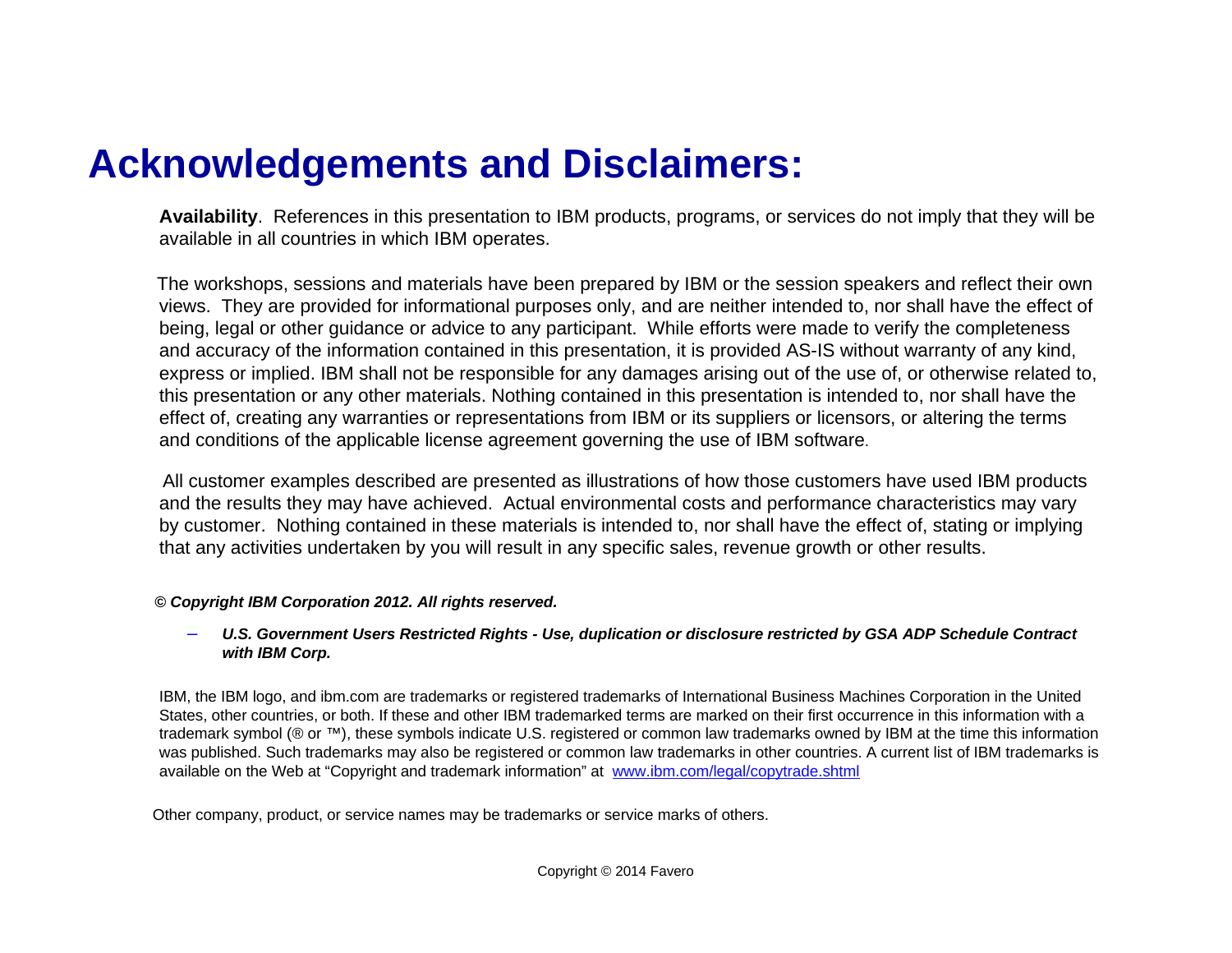- DB2 service levels
- The IBM Knowledge Center
- zIIPs and prefetch
- Statistics
- New Error Message
- Sort
- Buffer Pools
- DB2 Accelerator Modeling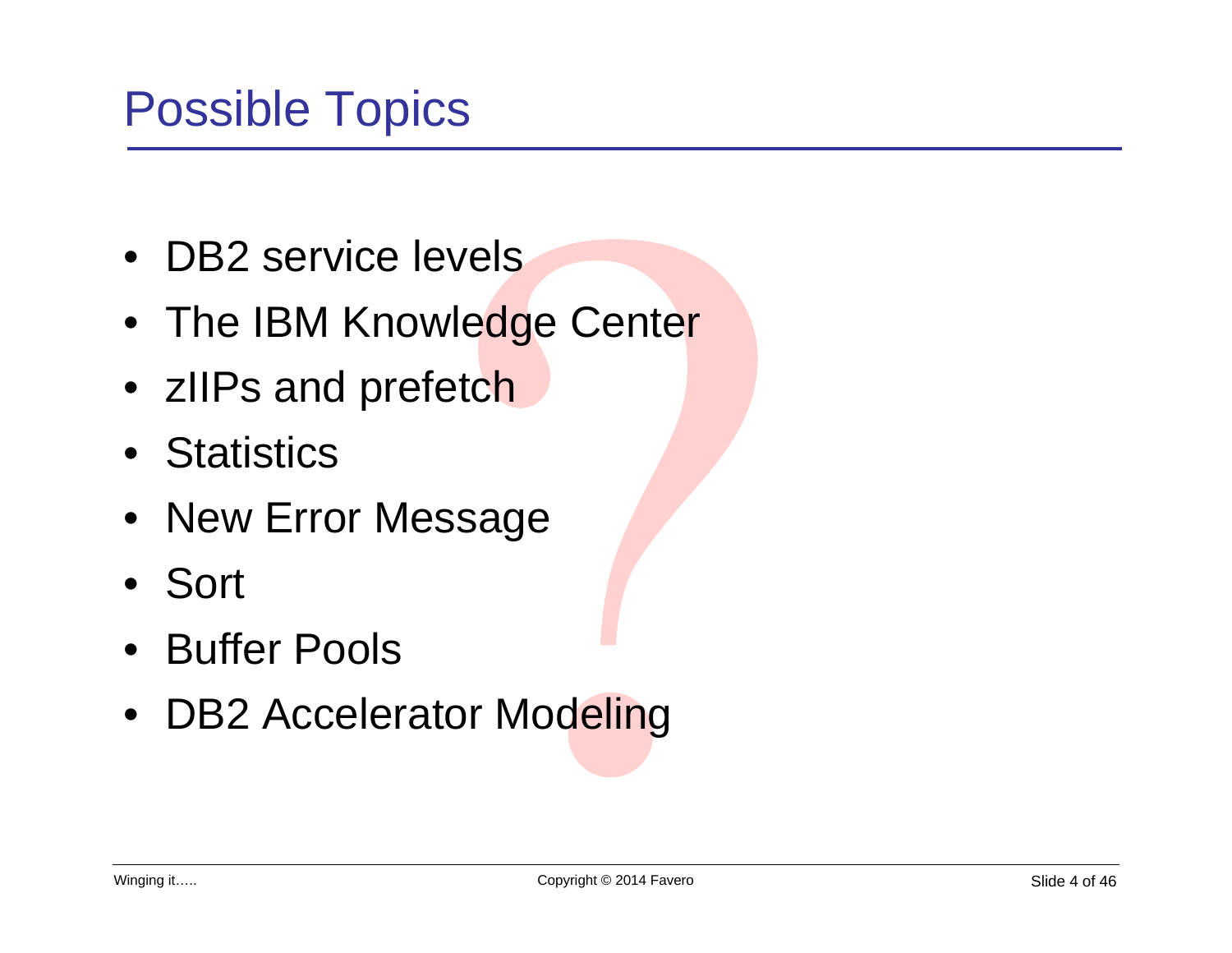# How Long Has Your DB2 Been Around?

### • DB2 9

- GA: 16-Mar-2007
- EOM: 10-Dec-2012
- **EOS**: 27-Jun-2014
	- 6 months, 7 days

## • DB2 10

- GA: 22-Oct-2010– 3 years, 11 months, 12 days - EOM: 06-Jul-2015
- **EOS**: 30-Sep-2017
- DB2 11
	- GA: 25-Oct-2013
		- 11 months, 9 days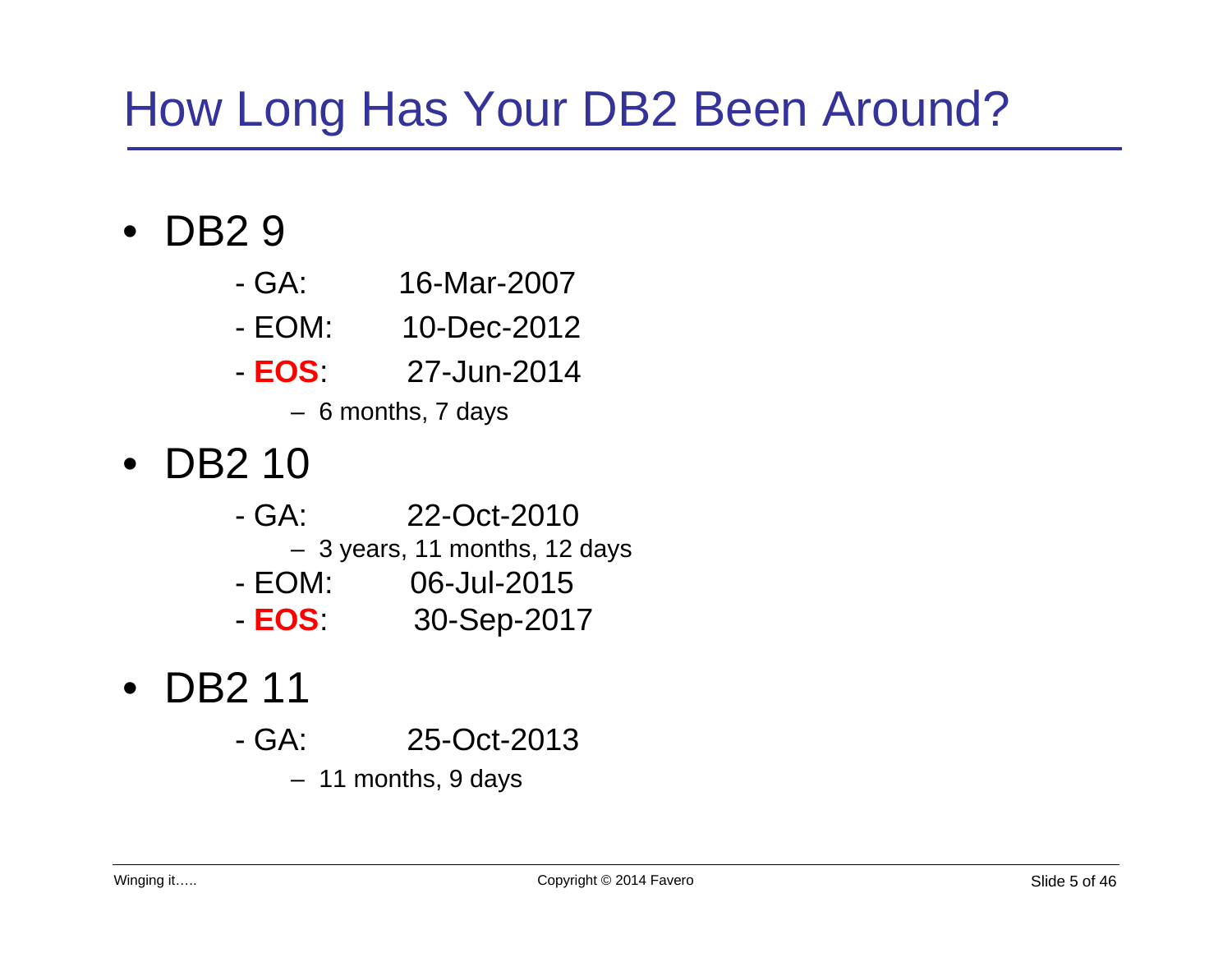# Where Do I Find Information?

- IBM Redbooks
- Google
	- Probably my most used source
- Craig's book… DB2 Developer's Guide
	- Kindle edition
	- I always have my Kindle with me
		- Also have all of my Redbooks on my Kindle
		- Redbooks also now available in EPUB format
- User Group / Conference Presentations
	- Careful using these, not always kept up-to-date
- **Friends**
- Seminars, webinars, user groups, conferences
- DB2-L list
	- Careful here also, everyone's an expert.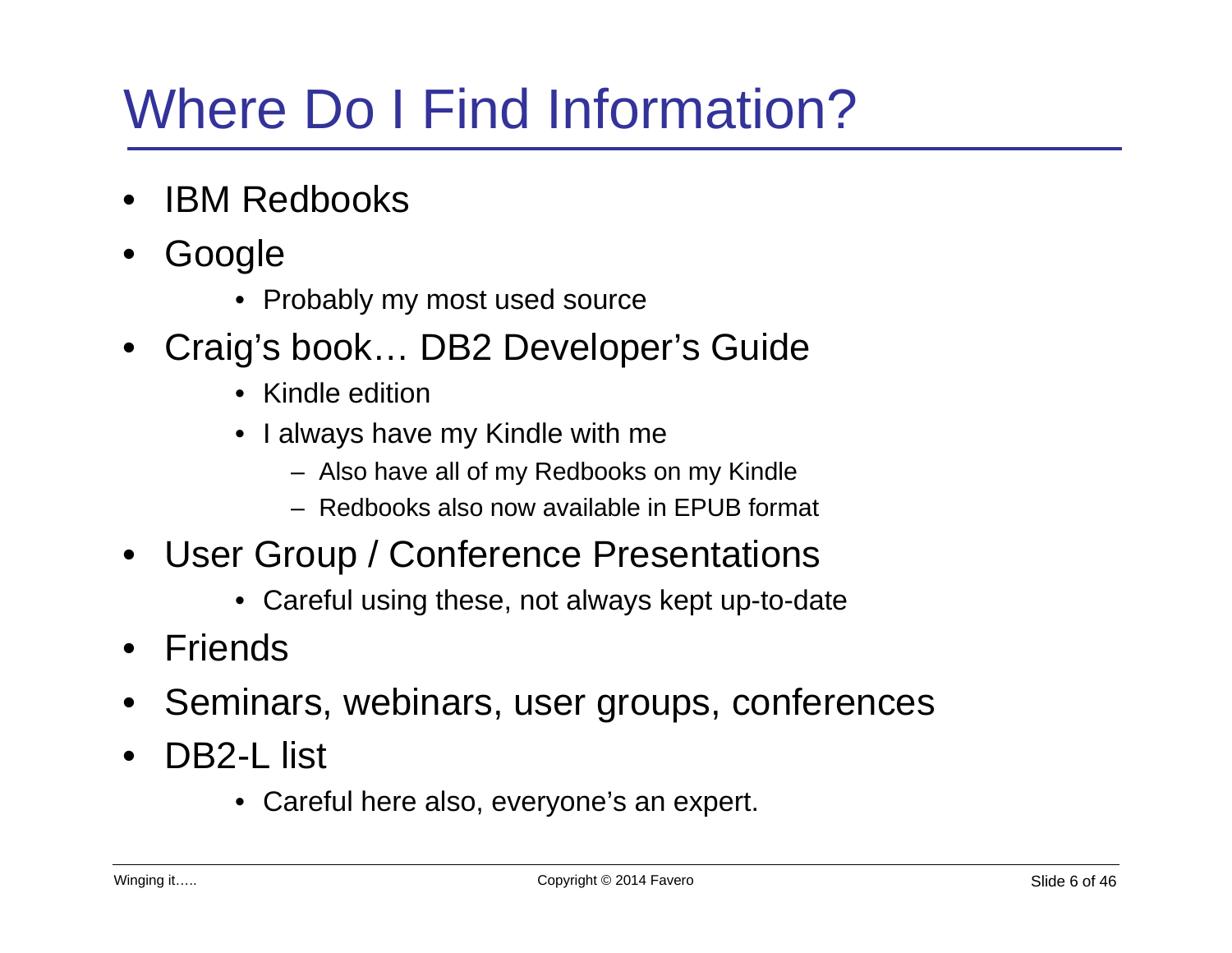# The IBM Knowledge Center

- IBM Knowledge Center home page URL
	- http://www.ibm.com/support/knowledgecenter/
- Replaces InfoCenter
- True URLs (great for me when I blog)
- Save collections
- Save searches
- Share (e-mail, Twitter, LinkedIn)

- *Hello Goodbye\* Knowledge Center now, InfoCenter then...*
	- http://it.toolbox.com/blogs/db2zos/hello-goodbye-knowledge-center-now-infocenter-then-59144
- *Are you an InfoCenter user? Then it's time to change you bookmarks*
	- http://it.toolbox.com/blogs/db2zos/are-you-an-infocenter-user-then-its-time-to-change-you-bookmarks-59609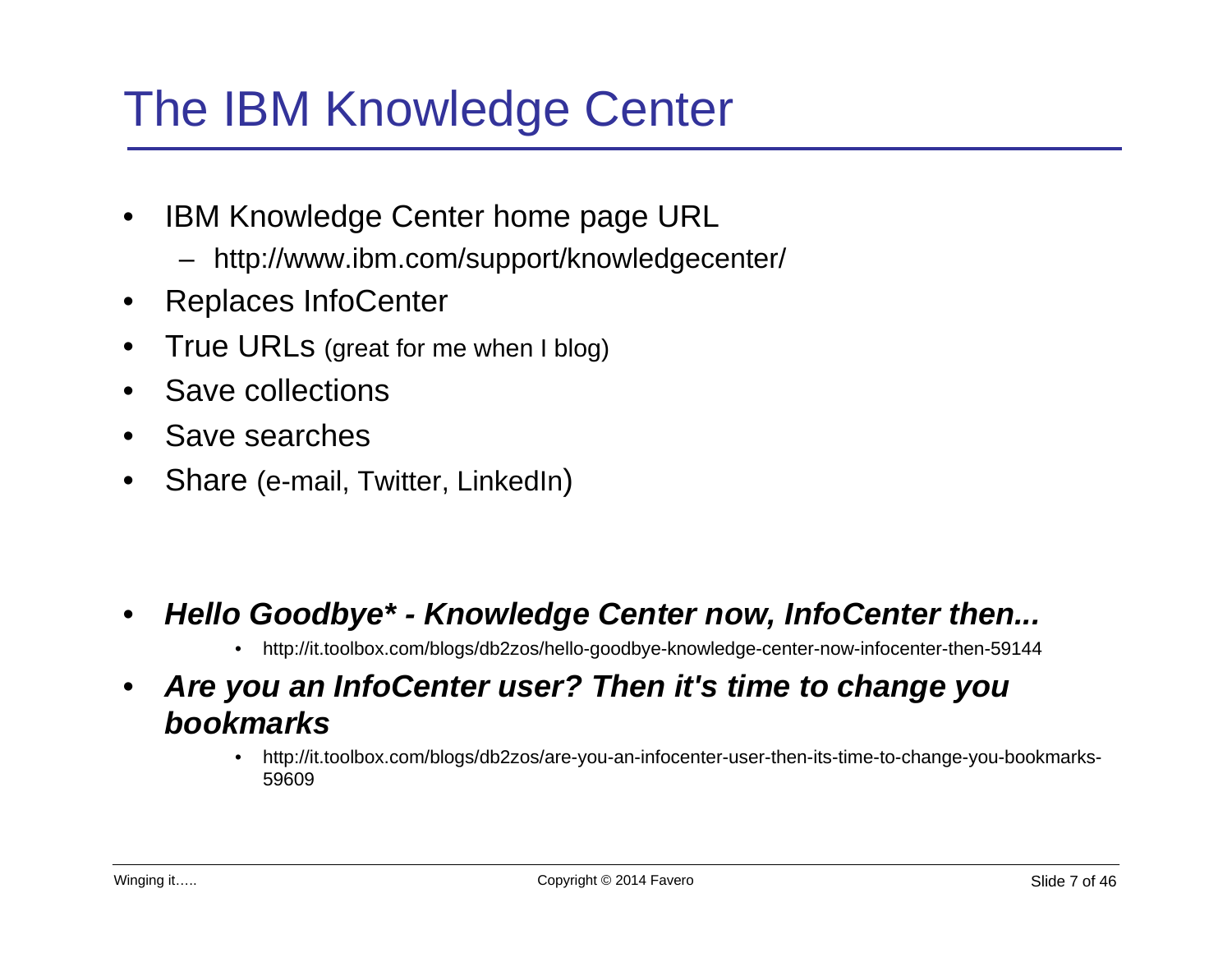# A New Redbook and Redpaper

- *Reliability and Performance with IBM DB2 Analytics Accelerator V4.1*
	- SG24-8213
		- http://www.redbooks.ibm.com/abstracts/sg248213.html
- *Making Smart Storage Decisions for DB2 in a Flash and SSD World*
	- REDP-5141
		- <http://www.redbooks.ibm.com/redpieces/abstracts/REDP5141.html>
- *IBM DB2 11 for z/OS Performance Topics* (no longer draft)
	- SG24-8222
		- http://www.redbooks.ibm.com/abstracts/sg248222.html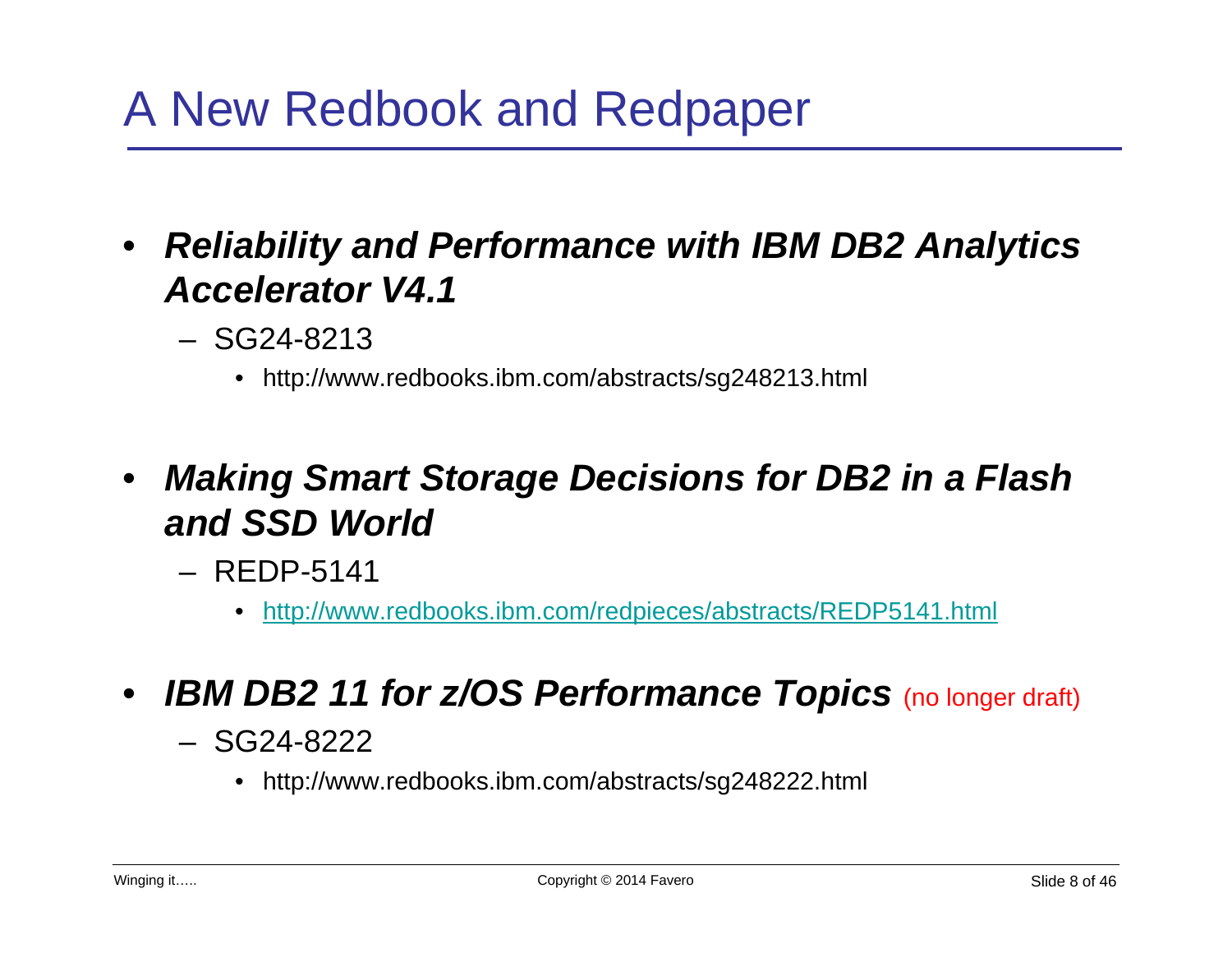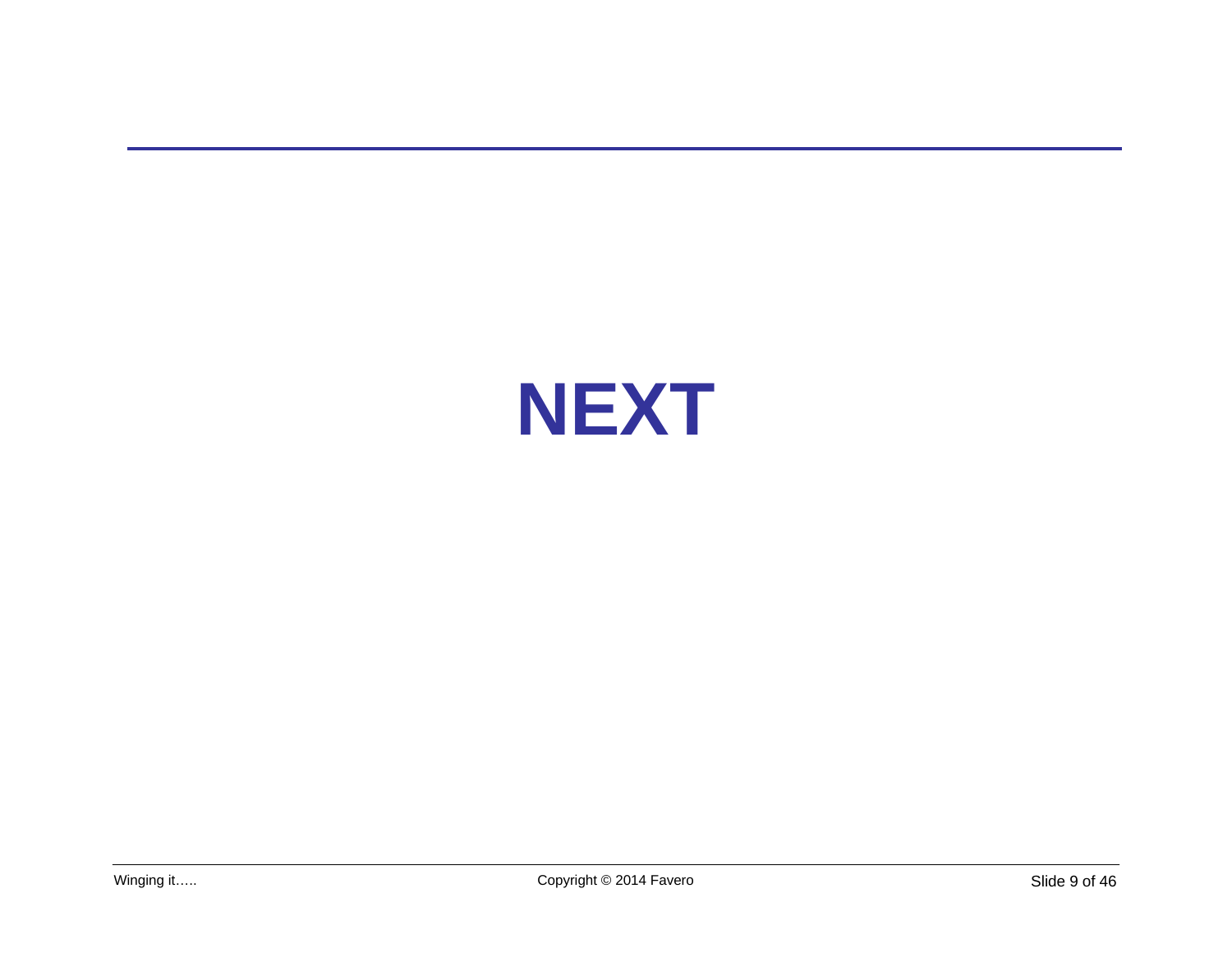# Setting Up a Data Studio Type Client

| New Connection                                                                                                             |                                                                                                  |                                                   |                   | $ \Box$ $\times$                                                                                                                                                                                                                                                                  |                                                                    |                          |                    |
|----------------------------------------------------------------------------------------------------------------------------|--------------------------------------------------------------------------------------------------|---------------------------------------------------|-------------------|-----------------------------------------------------------------------------------------------------------------------------------------------------------------------------------------------------------------------------------------------------------------------------------|--------------------------------------------------------------------|--------------------------|--------------------|
| <b>Connection Parameters</b><br>Select the database manager and a JDBC driver, and specify required connection parameters. |                                                                                                  |                                                   |                   |                                                                                                                                                                                                                                                                                   |                                                                    |                          |                    |
| Connection identification<br>$\vee$ Use default naming convention<br>Connection Name: TMCC037                              |                                                                                                  |                                                   |                   |                                                                                                                                                                                                                                                                                   |                                                                    |                          |                    |
| Select a database manager:                                                                                                 | JDBC driver: IBM                                                                                 | ta Server Driver for JDBC and SQLJ (JDBC 4.0) Dem |                   |                                                                                                                                                                                                                                                                                   |                                                                    |                          |                    |
| DB2 for i5/OS<br>DB2 for Linux, UNIX, and Windows<br>DB2 for z/OS<br>Derby<br>Informix                                     | Propertie<br>General<br><b><u>Antional</u></b><br>Locatio<br>Host<br>Port in<br>9546<br>Retrieve | vects created by this user only                   |                   | $\blacktriangle$                                                                                                                                                                                                                                                                  |                                                                    |                          |                    |
|                                                                                                                            | User name:<br>$TPC$<br>Password:<br><br>Save password                                            | 1000                                              |                   | -xxxx DISPAY DDF DETAIL<br>DSNL080I -xxxx DS (LTDDF DISPLAY DDF REPORT FOLLOWS:<br>DSNL081I STATUS=S ARTD                                                                                                                                                                         |                                                                    |                          |                    |
|                                                                                                                            |                                                                                                  |                                                   | <b>DSNL0827</b>   |                                                                                                                                                                                                                                                                                   |                                                                    |                          | <b>GENERICLU</b>   |
|                                                                                                                            |                                                                                                  |                                                   | <b>SNL083</b>     | TMCC037                                                                                                                                                                                                                                                                           | LUNAME GENERI<br>NAME001.DDFTASK -NONE<br>SECPORT=448 EEGFORI=4461 |                          |                    |
| $\circledcirc$                                                                                                             |                                                                                                  |                                                   | DSNL085I IPADDR=: | $-9546$                                                                                                                                                                                                                                                                           | $tmcc-123-37$<br>0.00.000                                          | <b>ELECTRIC 4461</b>     | $_{\texttt{.com}}$ |
|                                                                                                                            |                                                                                                  |                                                   | ***               | DSNL090I DT=I CONDBAT= 10000 DN=1T-<br>DSNL0901 DT=1 CONDBAT= 10000 R<br>DSNL092I ADBAT= 3 QUEDBAT= 0 INADBAT=<br>DSNL093I DSCDBAT= 0 INACONN= 0<br>DSNL105I CURRENT DDF OPTIONS ARE:<br>DSNL106I PKGREL = BNDOPT<br>DSNL106I PKGREL = BNDOPT<br>DSNL099I DSNLTDDF DISPLAY DDF RE |                                                                    | <b>DAA</b><br>0 INADBAT= | 0 CONQUED=         |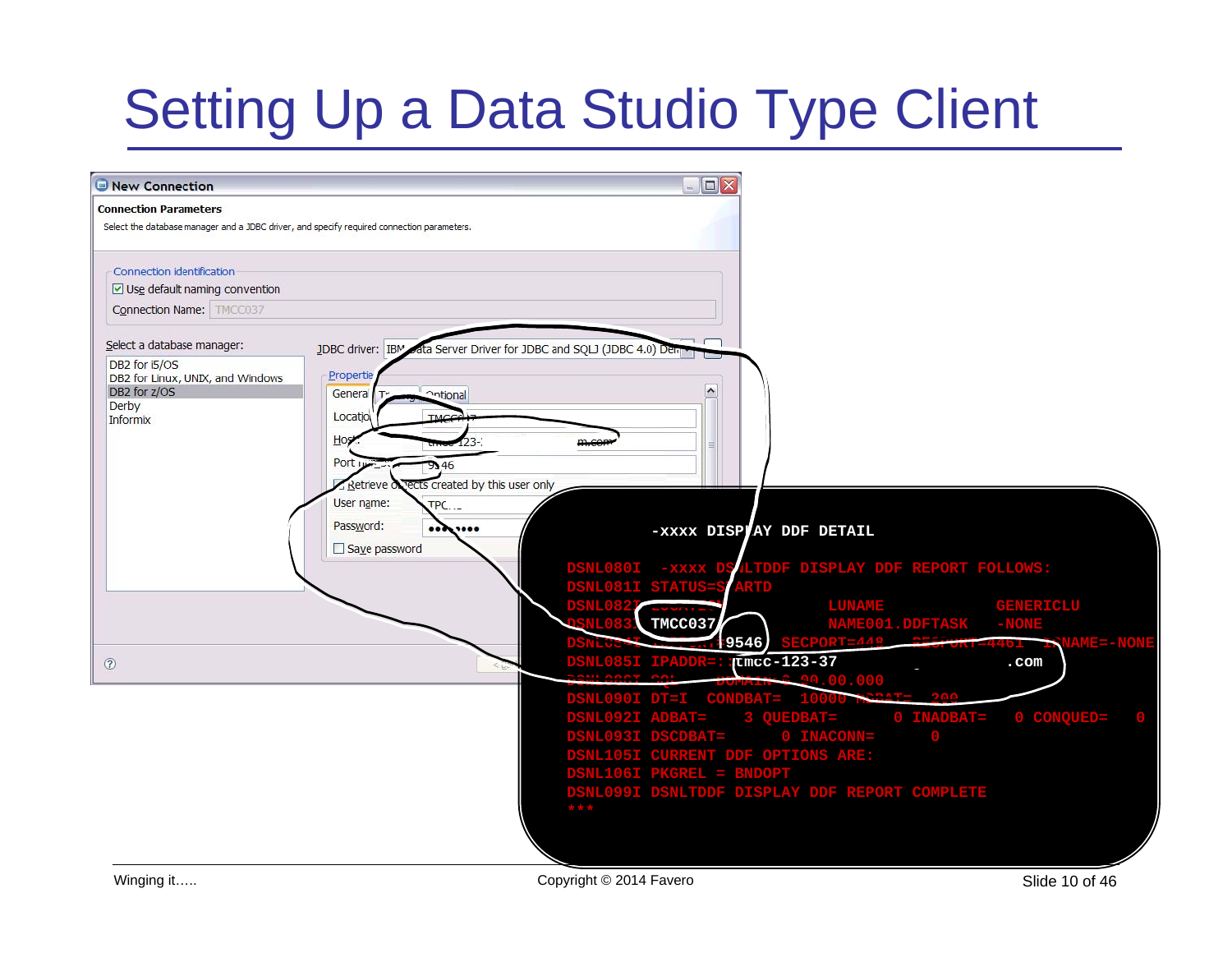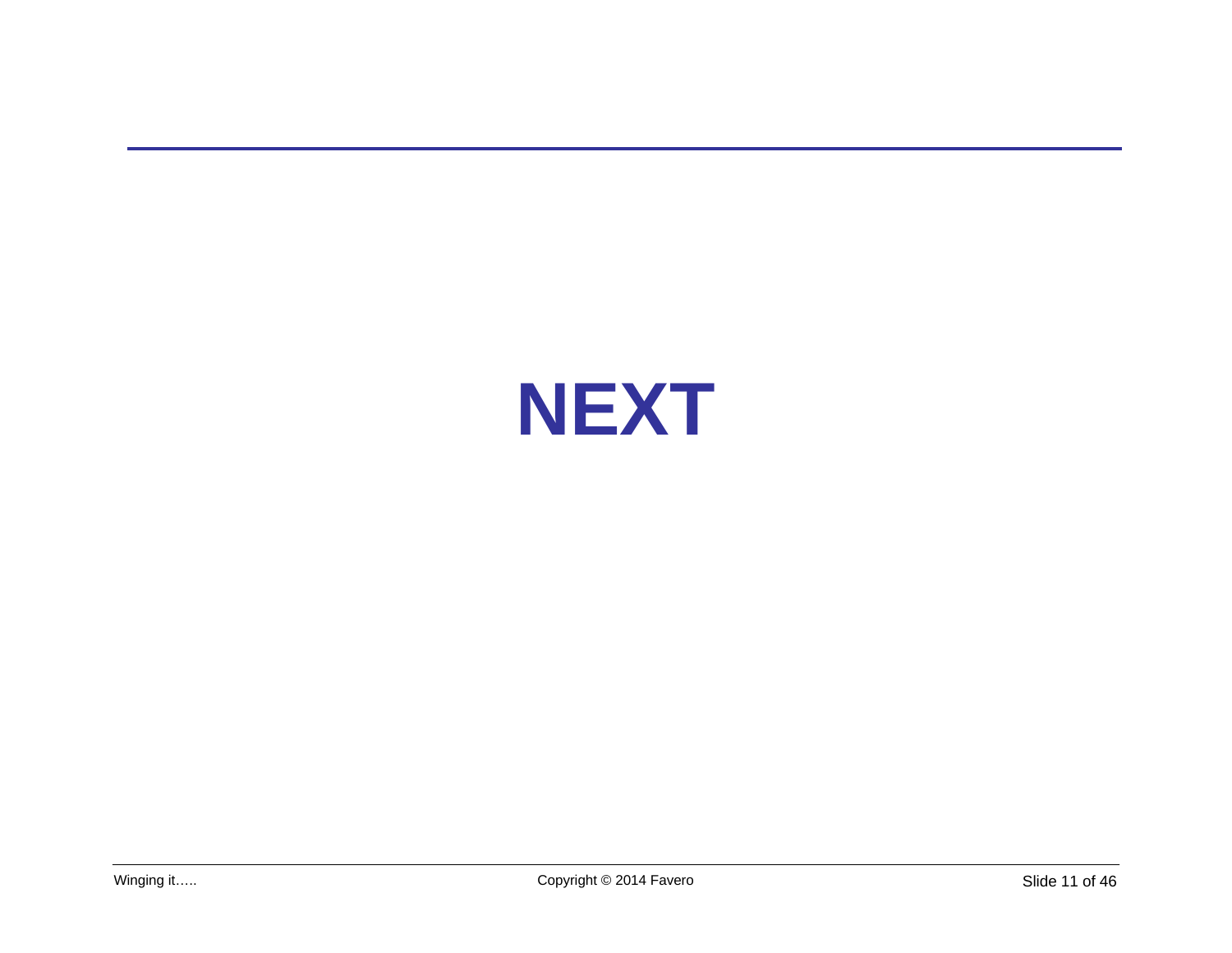# zIIPs and Prefetch

- DB2 10
	- buffer pool prefetch, including dynamic prefetch, list prefetch, and sequential prefetch 100% zIIP eligible
- DB2 11
	- GBP (group buffer pool) writes, castout, p-locks and notify/exit processing 100% zIIP eligible
- IIPHONORPRIORITY YES and ZIIPAWMT
- HIPERDISPATCH = YES -- 3.2 msec wait
- HiperDispatch=YES discretionary goal no CP
- zAAP on zIIP
	- $-$  zFC12 and zBC12
	- zAAP on zIIP, even when no zAAP defined
- Ratio of zIIPs to CPs is 2:1
- IIPHONORPRIORITY
- HIPERDISPATCH = YES -- 3.2 msec wait
- HiperDispatch=YES discretionary goal no CP
- ZIIPAWMT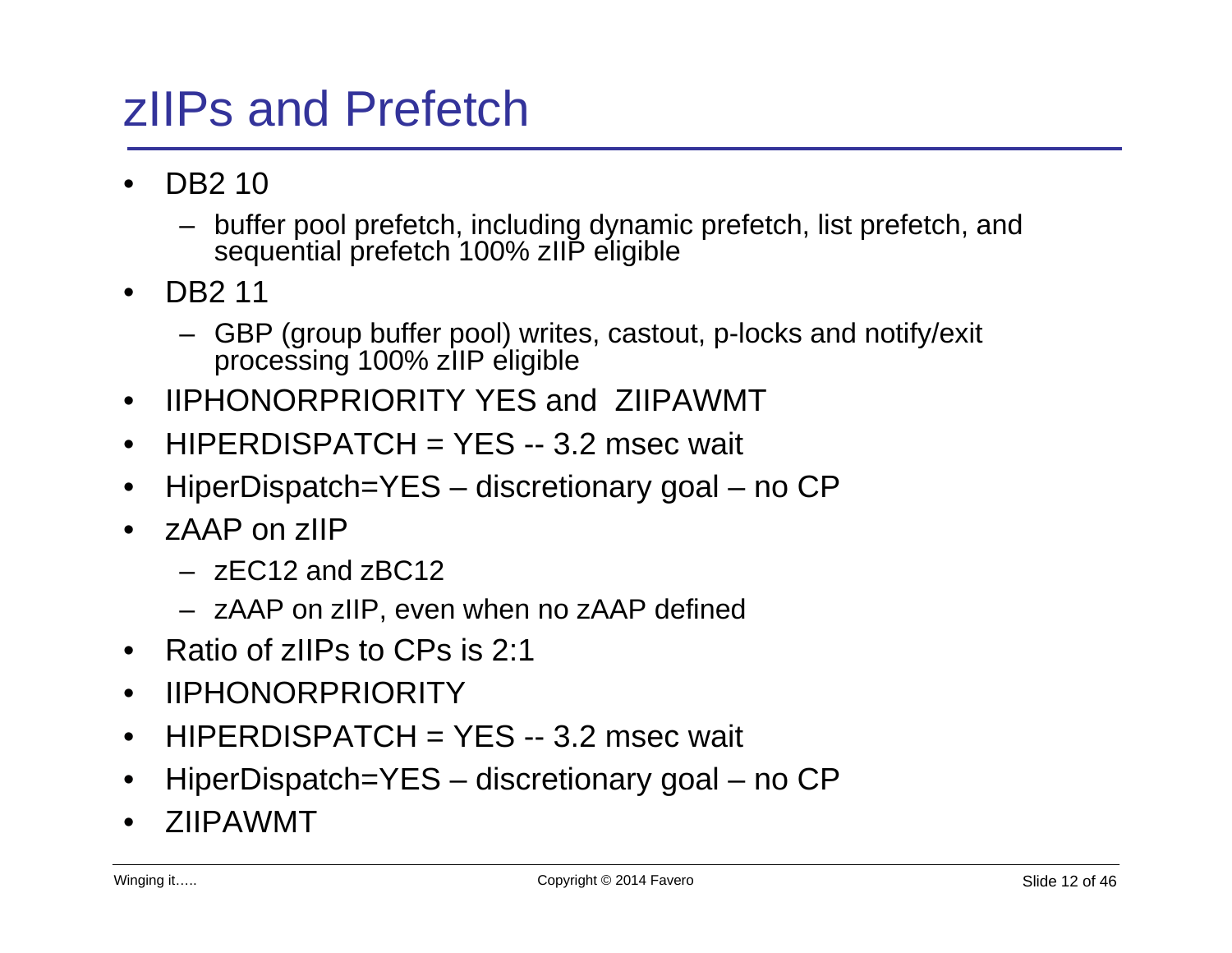# zIIP\* Eligible Workload (Sort of Notes)

- DRDA workload increased to 60%
- Utility index maintenance
- **Buffer pool prefetch, which includes dynamic prefetch, list prefetch, and sequential prefetch activities, is 100% zIIP eligible in DB2 10 and DB2 11. (APAR PM30468 reports time under DBM1)**
- Deferred write is zIIP eligible
- Index update parallelism via prefetch
- Portions of RUNSTATS (99% potential)
	- No inline Stats are zIIP eligible
- Native stored procedures initiated from DRDA
- XML parsing

**\*System z Integrated Information Processor**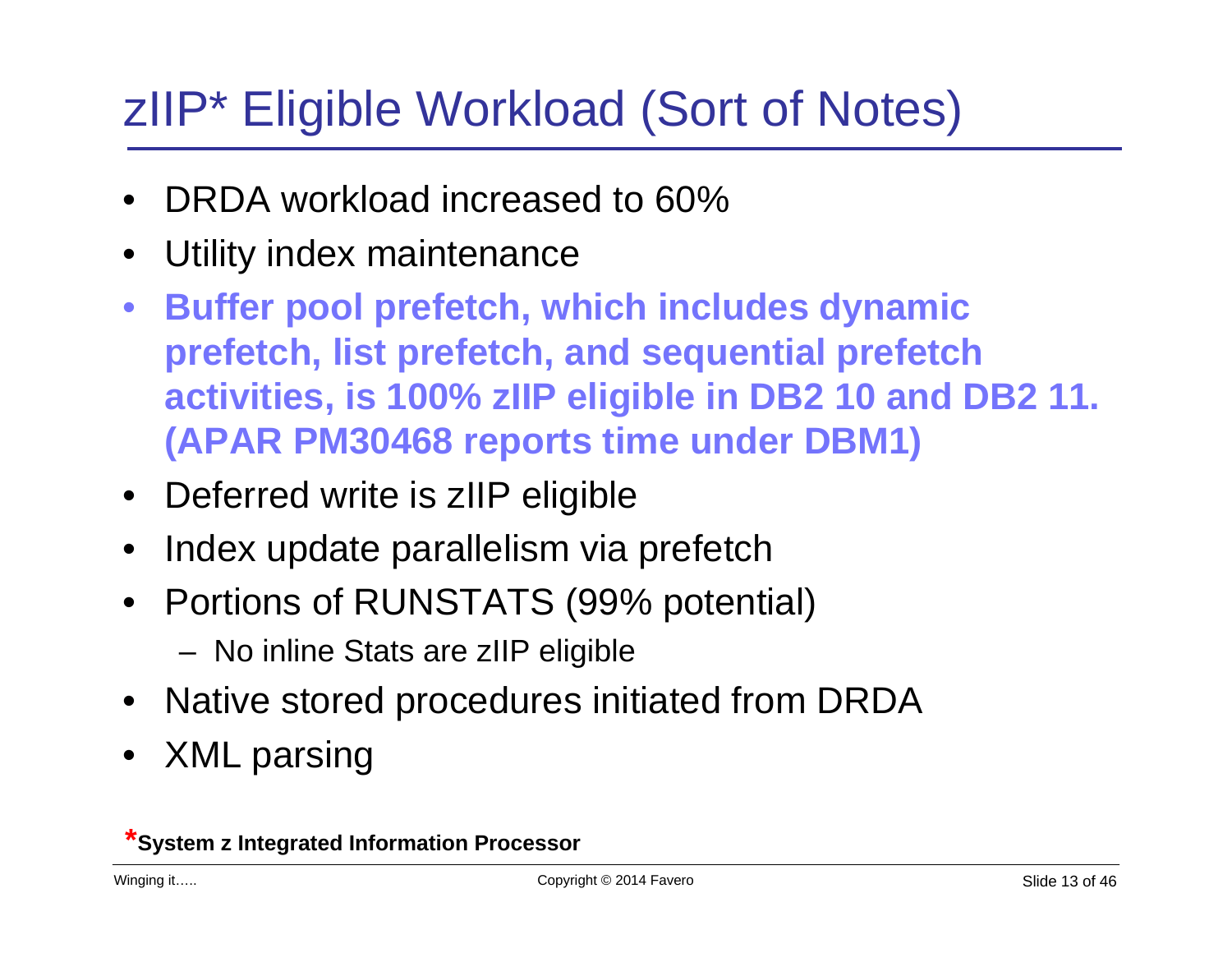# zIIP Eligible Workload (Sort of Notes)

- DB2 utilities that invoke DFSORT (z/OS 1.10) to sort fixed length records are zIIP eligible if DFSORT selects the memory object sort path. (PK85856, PK85889)
- $ZARP$  on  $ZHP (Z/OS 1.11 + APAR)$
- Parallelism
	- Child task
	- Up to 80% eligible (after reaching internal threshold)
	- If coming in from DRDA,
		- Portion of main and child task are eligible
	- Longer running queries, more benefit

#### **II14219: DB2 Z/OS ZIIP EXPLOITATION "SUPPORT USE" INFORMATION**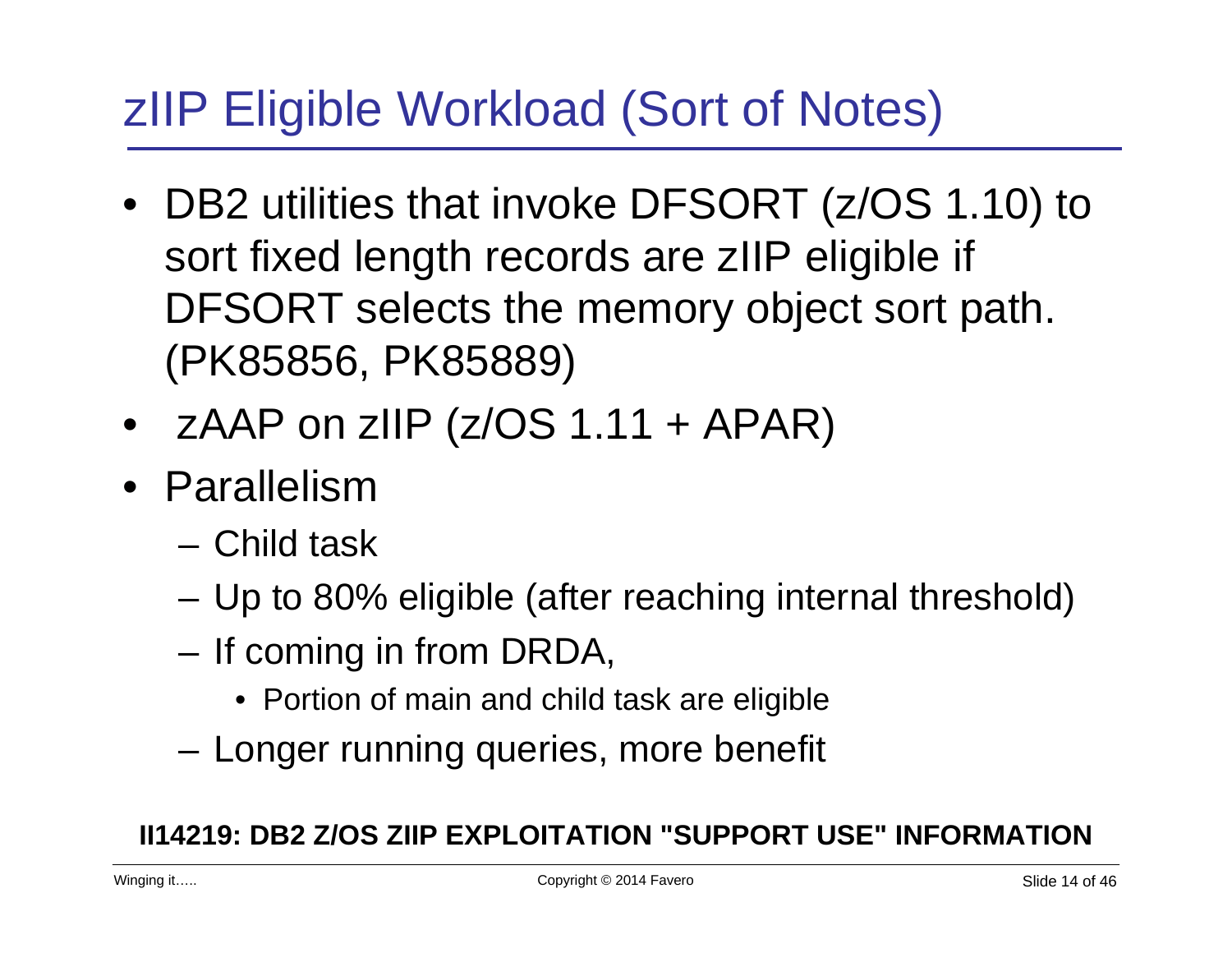# zIIP Eligible Workload

- DB<sub>2</sub> utilities
	- **Buffer pool prefetch, which includes dynamic prefetch, list prefetch, and sequential prefetch activities, is 100% zIIP eligible in DB2 10 and DB2 11. (APAR PM30468 reports time under DBM1)**
- DB2 11 makes all log reads and log writes zIIP eligible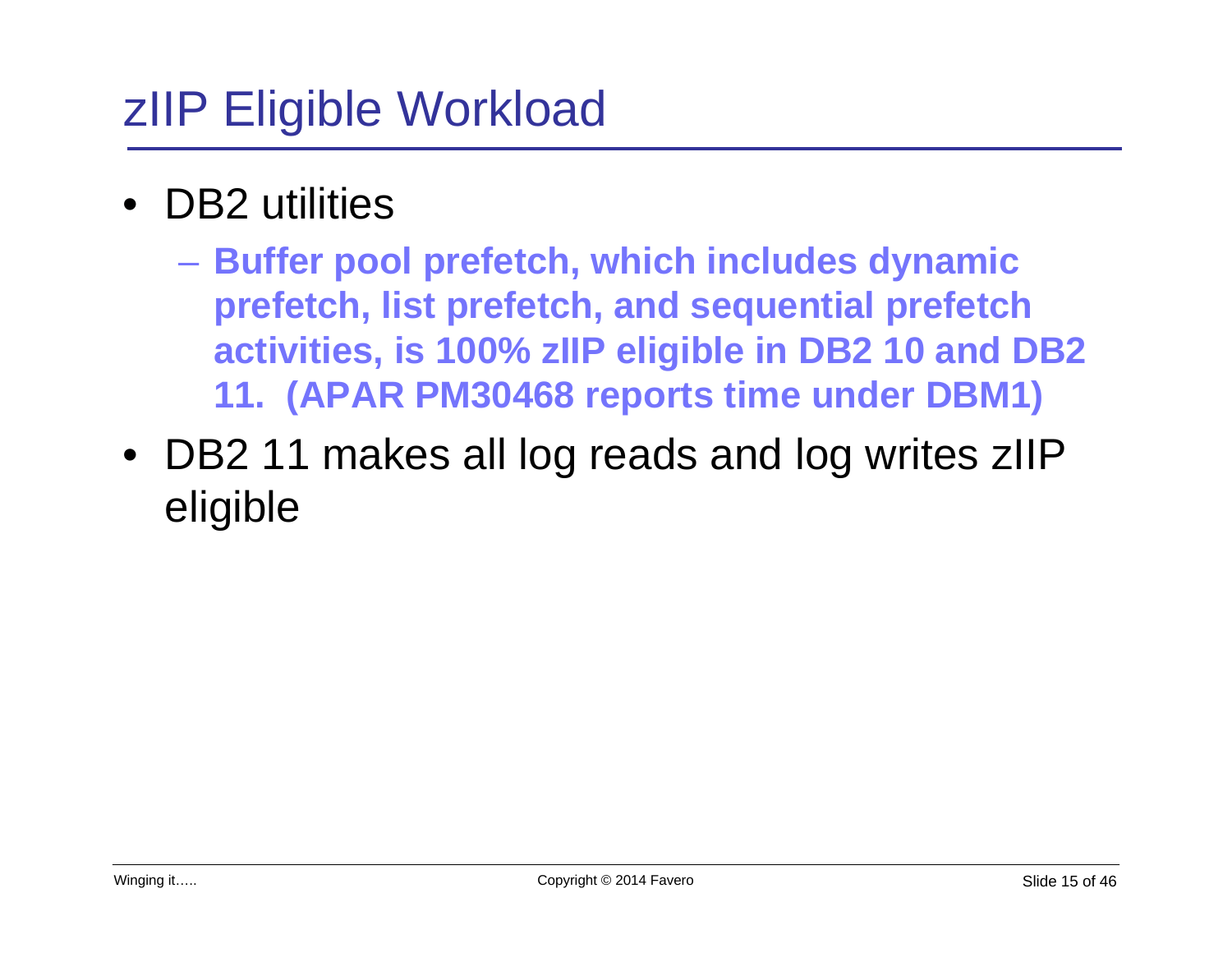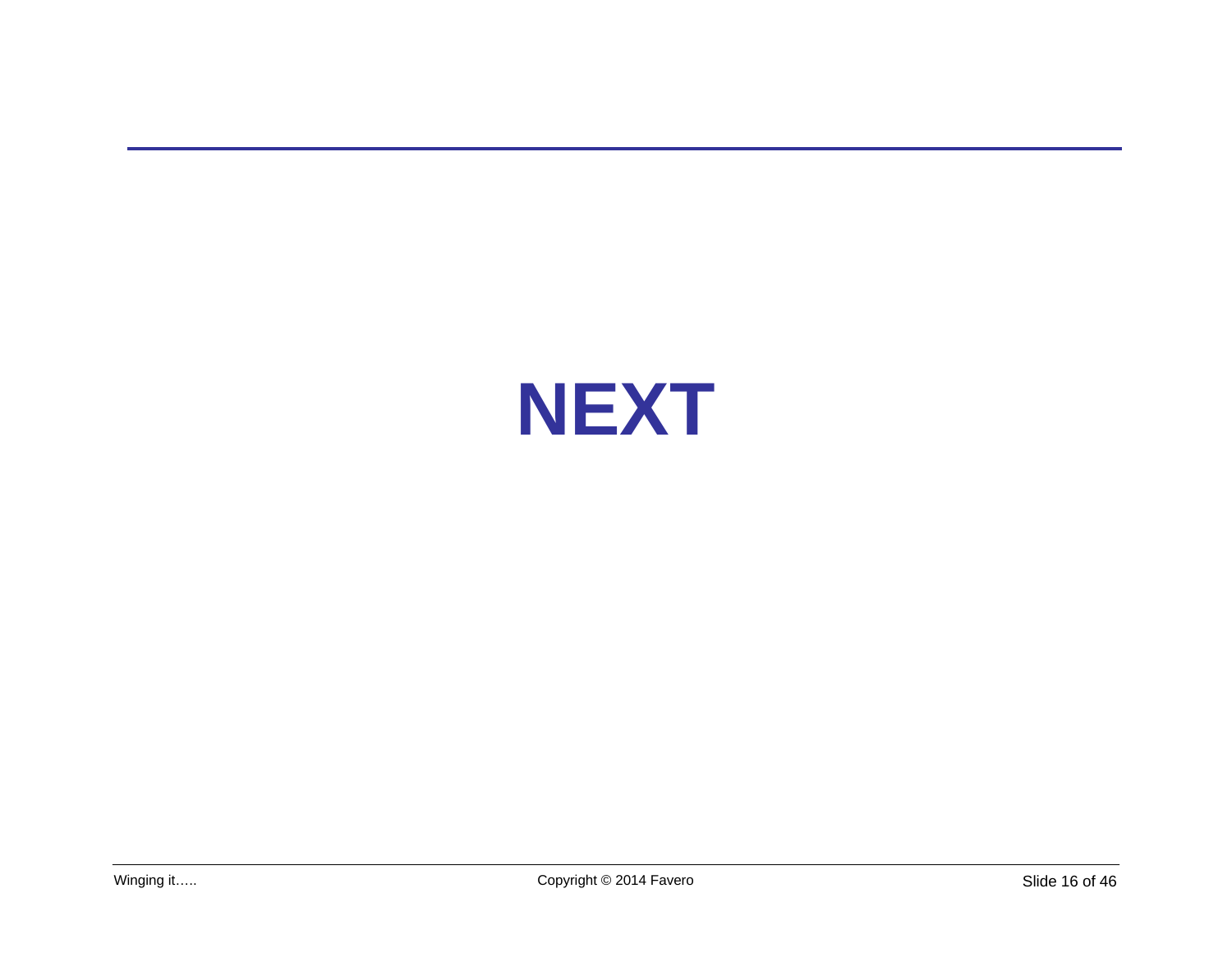# Needed **ONLY** if you plan to run queries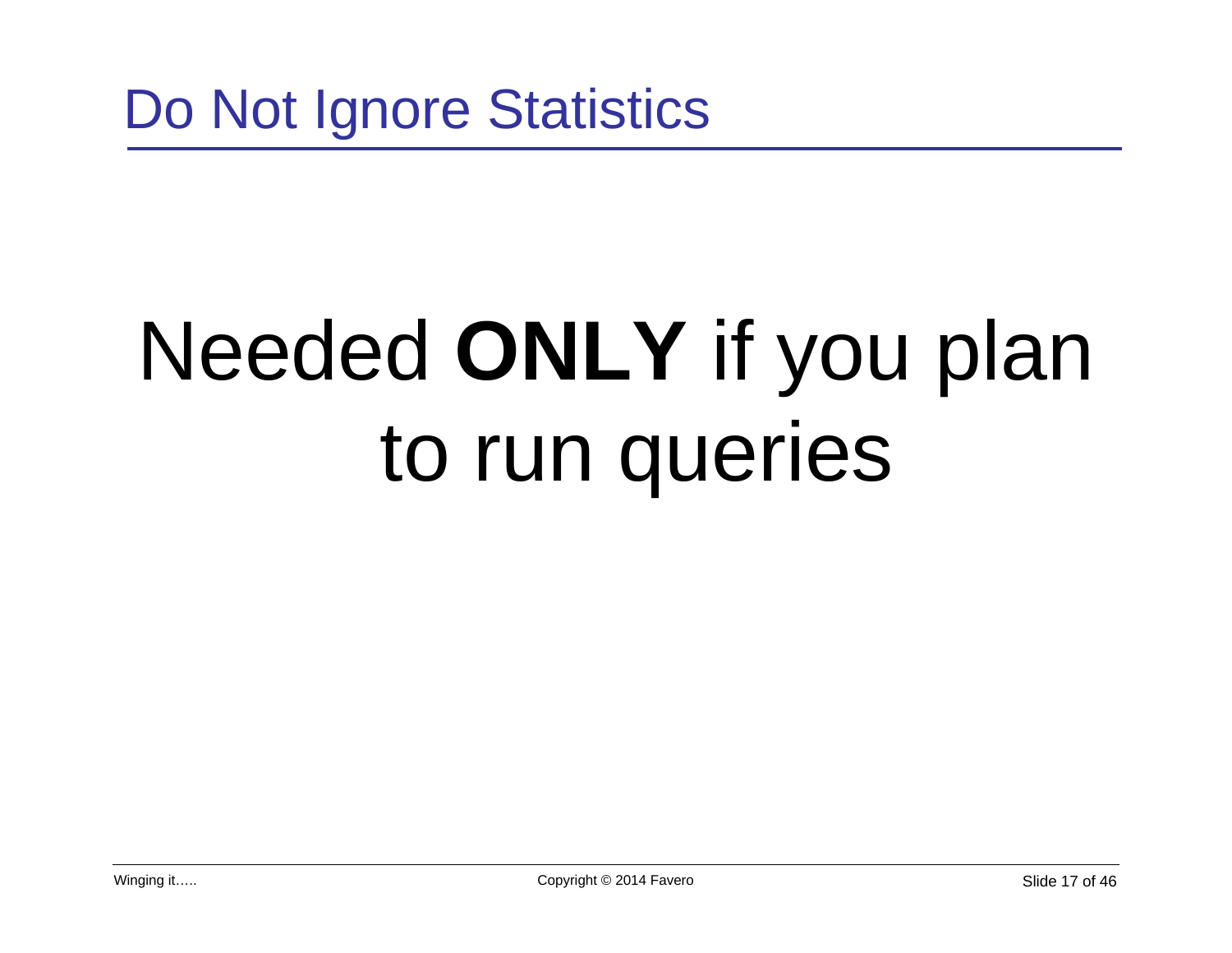# Populating Statistics

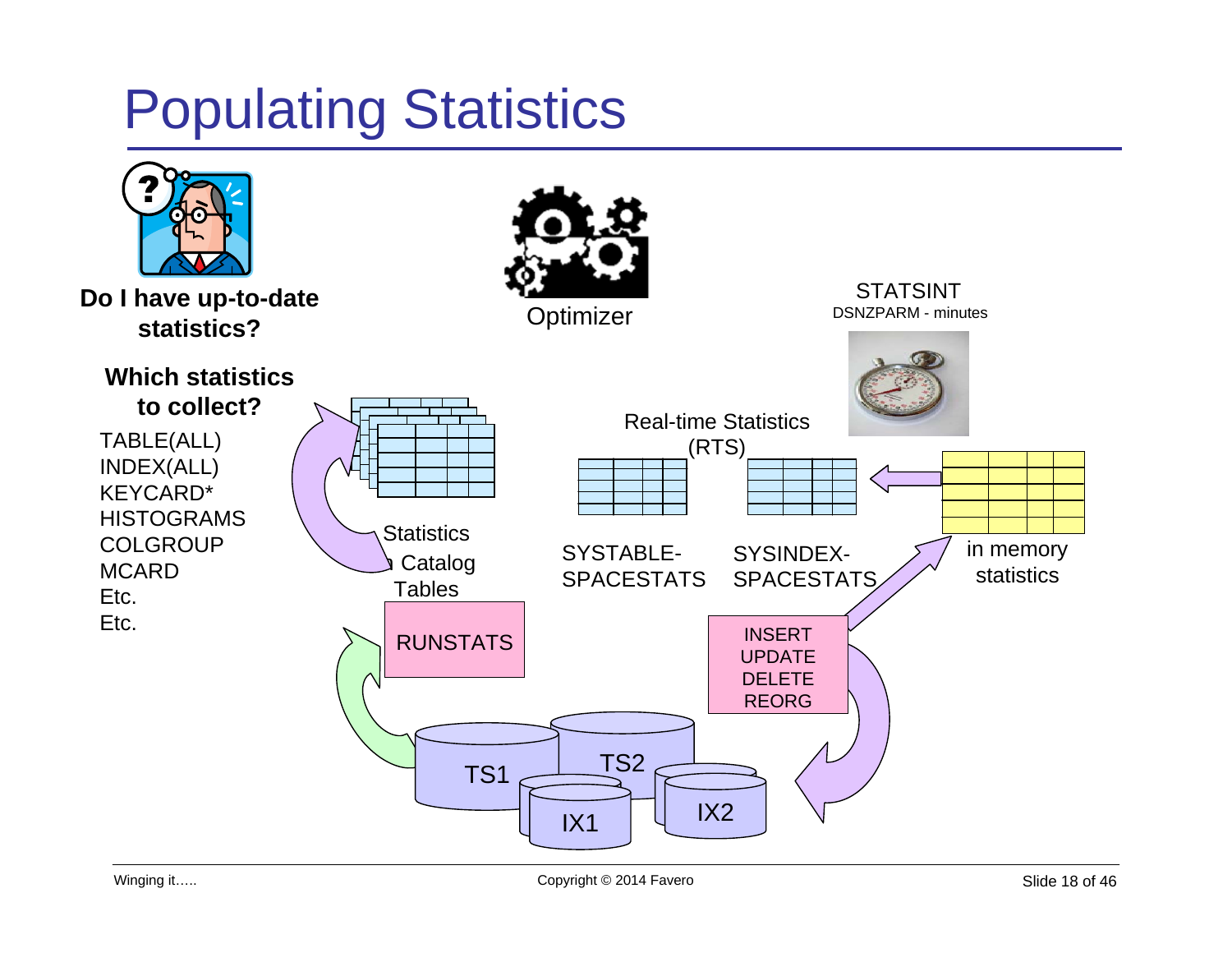# STATSTIME Column in DB2 Catalog Tables

| <b>SYSCOLDIST</b>         | <b>SYSCOLDISTSTATS</b>   | SYSCOLDIST HIST      | <b>SYSCOLSTATS</b>      |
|---------------------------|--------------------------|----------------------|-------------------------|
| <b>SYSCOLUMNS</b>         | SYSCOLUMNS_HIST          | <b>SYSINDEXES</b>    | SYSINDEXES_HIST         |
| <b>SYSINDEXPART</b>       | SYSINDEXPART HIST        | <b>SYSINDEXSTATS</b> | SYSINDEXSTATS HIST      |
| <b>SYSKEYTARGETS</b>      | <b>SYSKEYTARGETSTATS</b> | SYSKEYTARGETS HIST   | <b>SYSKEYTGTDIST</b>    |
| <b>SYSKEYTGTDISTSTATS</b> | SYSKEYTGTDIST HIST       | <b>SYSLOBSTATS</b>   | <b>SYSLOBSTATS HIST</b> |
| <b>SYSSTOGROUP</b>        | <b>SYSTABLEPART</b>      | SYSTABLEPART HIST    | <b>SYSTABLES</b>        |
| <b>SYSTABLESPACE</b>      | <b>SYSTABLES HIST</b>    | <b>SYSTABSTATS</b>   | <b>SYSTABSTATS HIST</b> |

Where to start?

- Column STATSTIME
	- Used in 28 DB2 catalog tables
- If stats have not been collected, column will be 0001-01-01-00.00.00.0000000
- Unlike CARDF, COLCARDF, NPAGESF, etc…, Never set to -1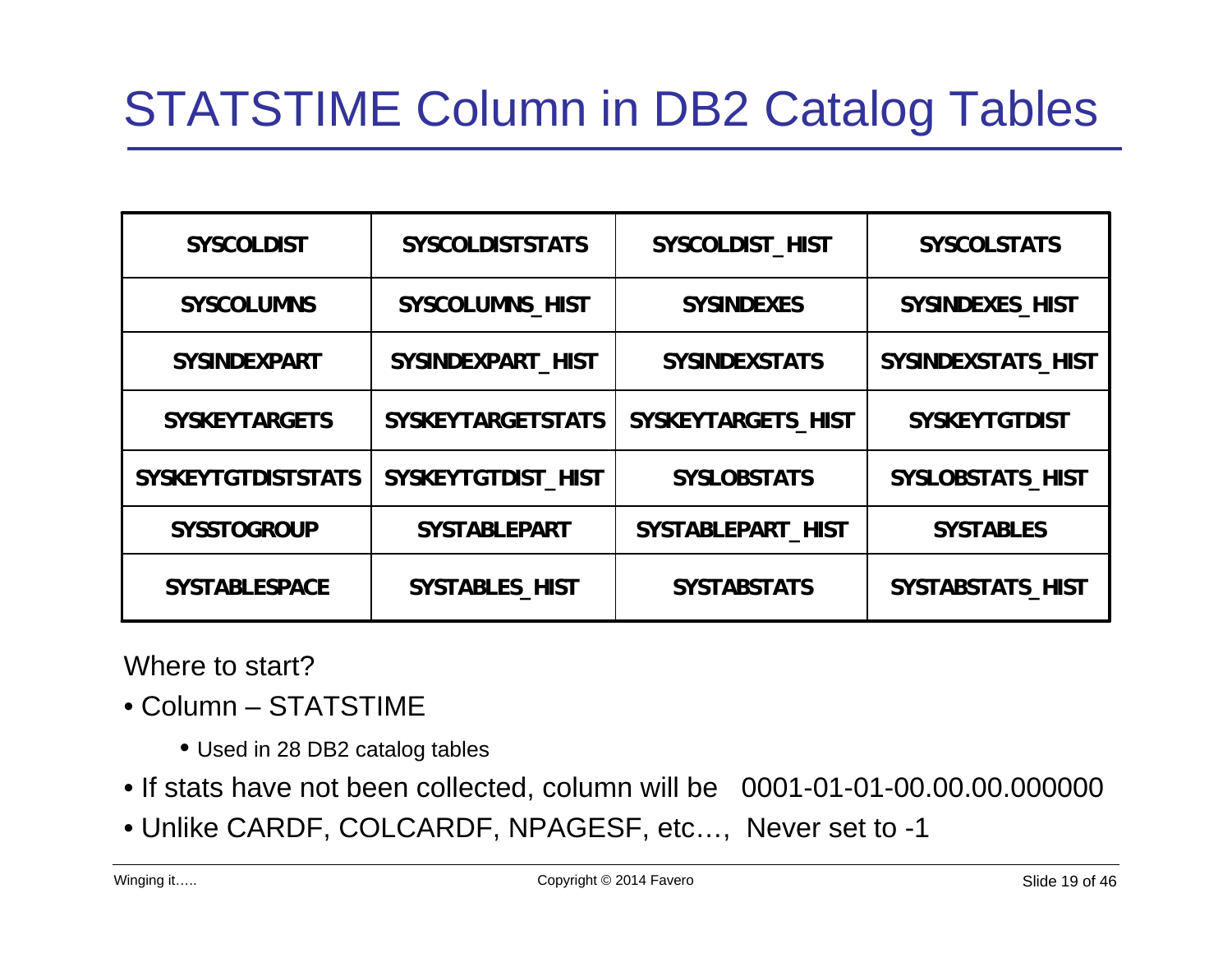# Do You Need to Collect Statistics?

- RUNSTATS Utility
	- Use to gather stats for specific query needs
	- Use Data Studio's Statistics Advisor to determine RUNSTATS control cards
	- SAMPLE vs TABLESAMPLE SYSTEM
- Also via the STATISTICS option (inline stats) for
	- LOAD
	- REORG
	- REBUILD
	- Careful Does not gather all stats you may need
		- i.e. Histogram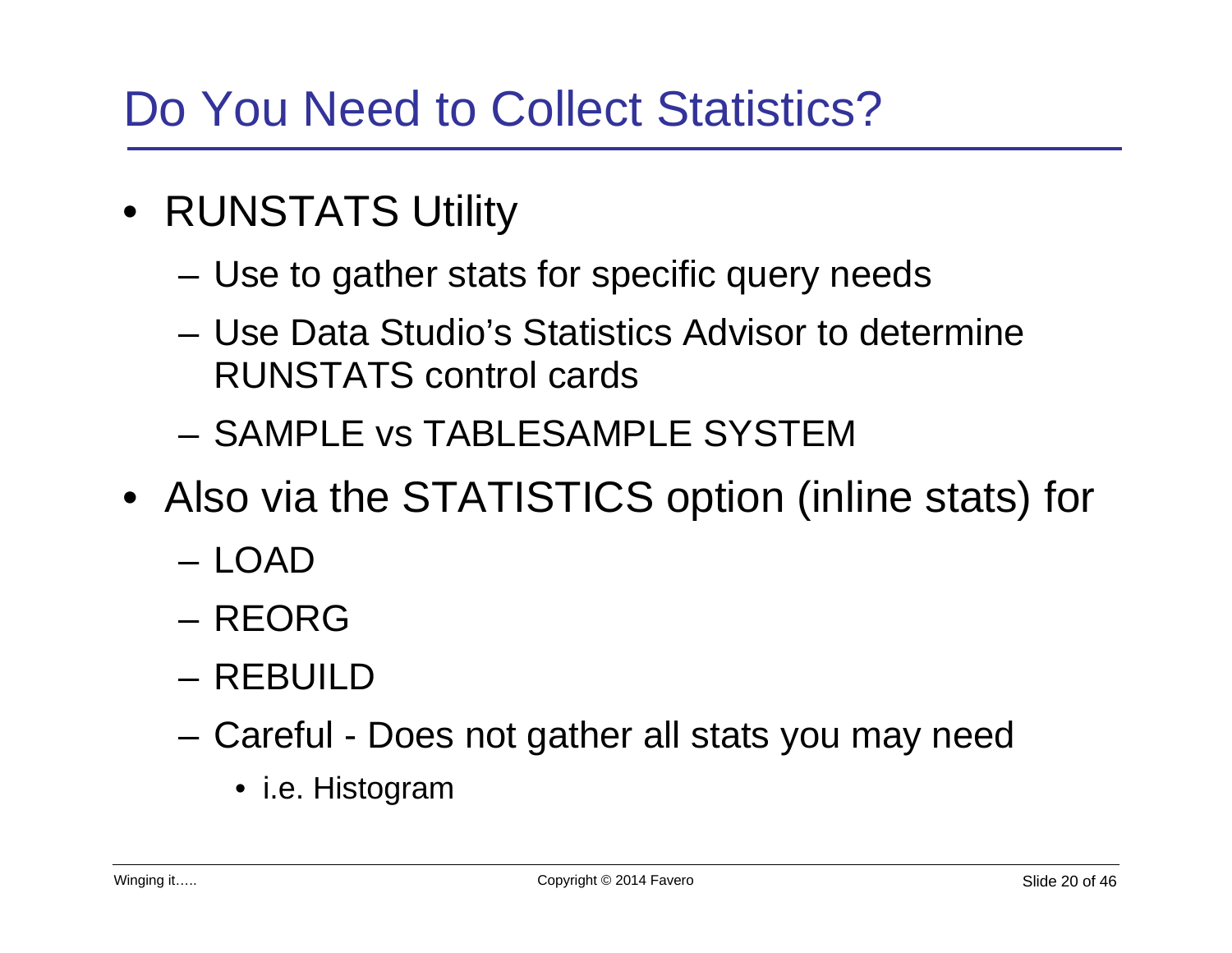# More on Statistics Collection

- RUNSTATS needs to be run when the data changes sufficiently to warrant new statistics.
	- For example:
		- REORG of table space or index (use inline stats!)
		- LOAD REPLACE of table space (use inline stats!)
		- After "significant" application changes for the table space or index
		- Periodically (weekly, monthly) except for read only data?
		- Application tracks updates with activity tables?
		- After percentage of pages changed since last RUNSTATS (Check RTS)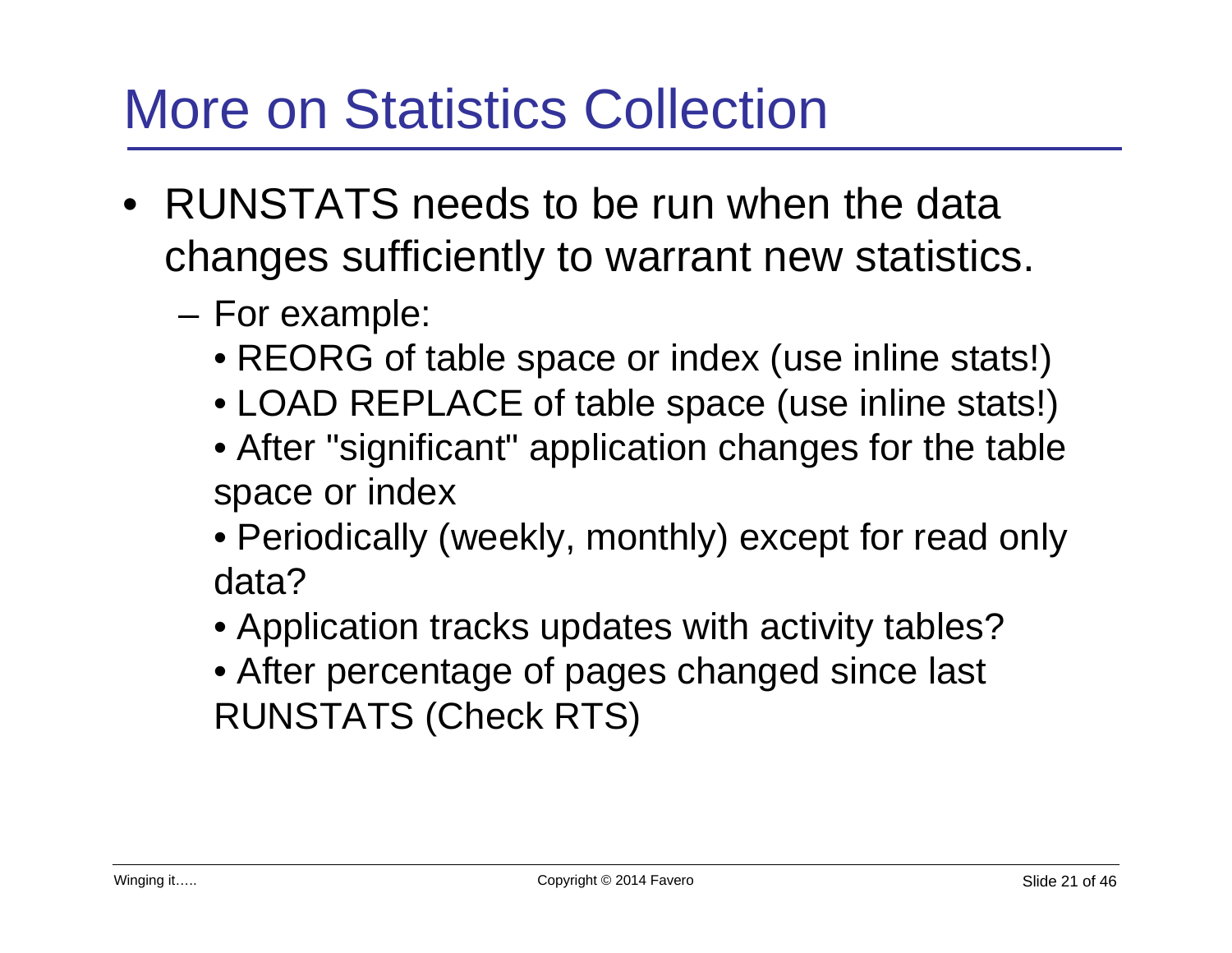# Are Your Stats Correct?

- Are you running adequate statistics control cards?
- Not sure? Statistics Advisor
	- aka: Stats Advisor
	- Available in Data Studio (no-charge)
	- Also available in
		- InfoSphere Optim Query Workload Tuner product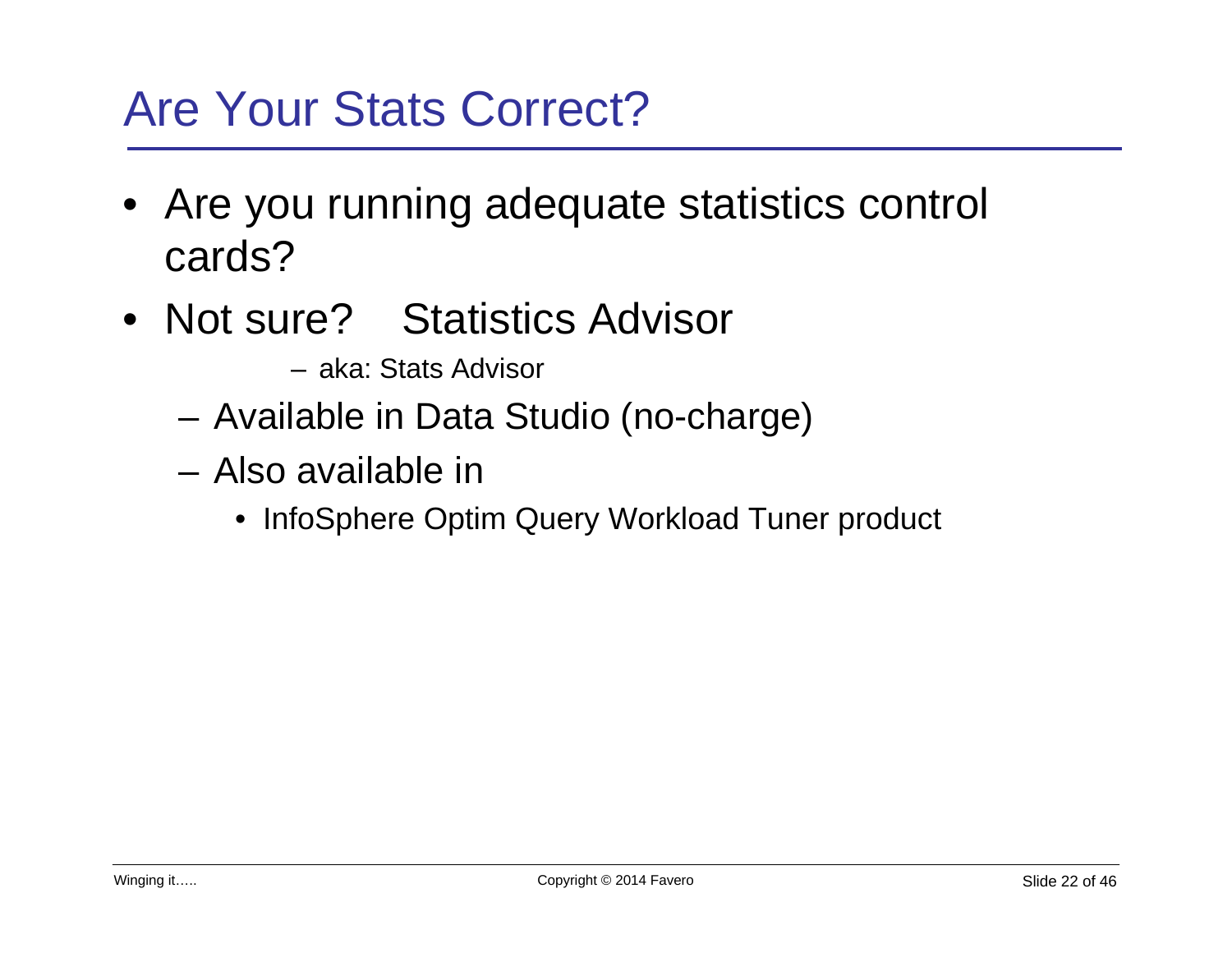# Two Possible Approaches

- As you develop your SQL, run Statistics Advisor against the SQL to determine what RUNSTATS control cards are necessary to gather the statistics for that particular SQL statement.
- You can use whatever the normal process is for your statistics gathering, run your SQL statements, and then address specific SQL statements with performance issues by running Stats Advisor against those SQL statements.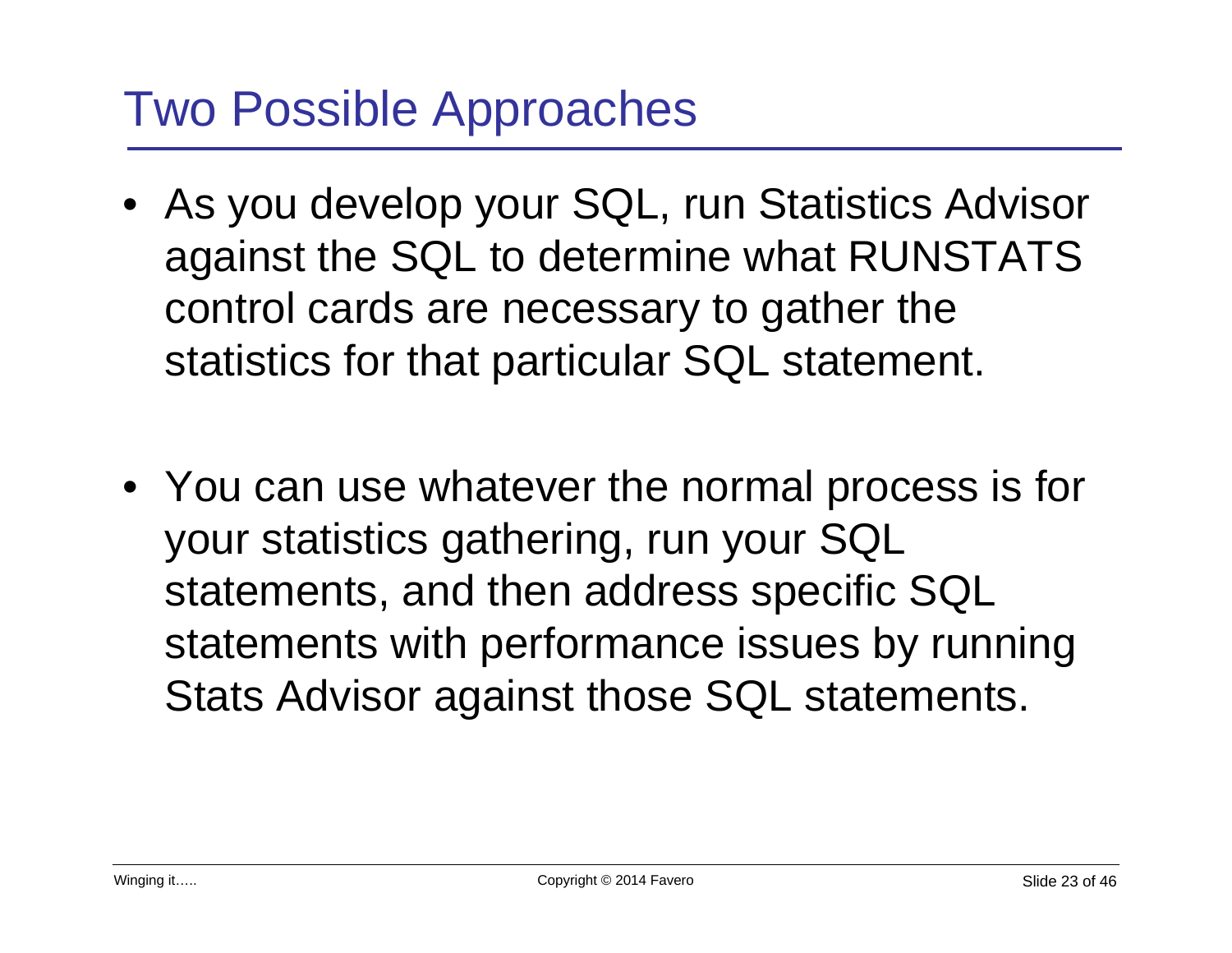# DB2 11 – Optimizer externalization of missing statistics

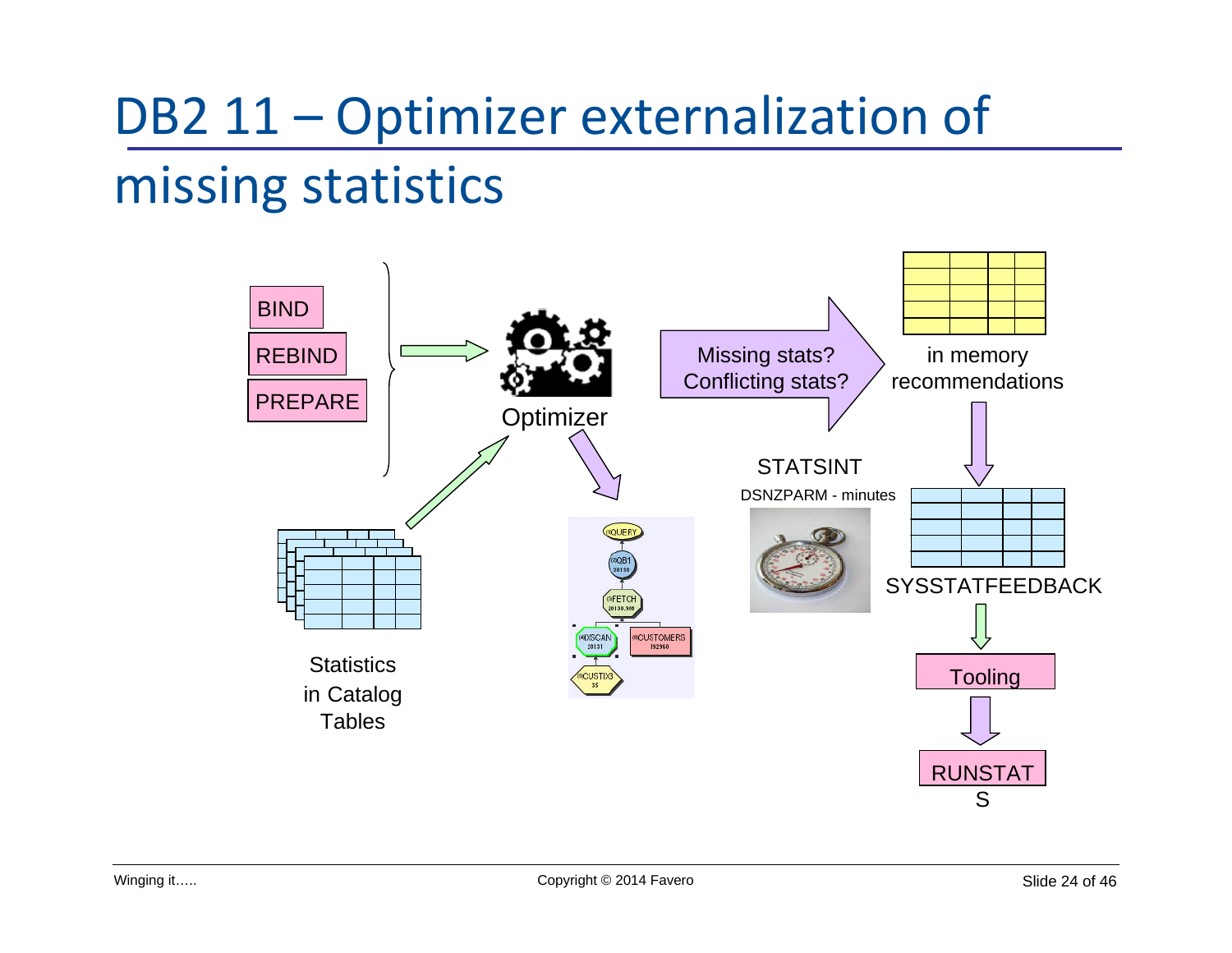# DB2 11 Solution: Optimizer Externalization

- During access path calculation, optimizer will identify missing or conflicting statistics
	- On every BIND, REBIND or PREPARE
	- Recommendations are written asynchronously to SYSIBM.SYSSTATFEEDBACK
	- DB2 also provides statistics recommendations on EXPLAIN
		- Populates DSN\_STAT\_FEEDBACK synchronously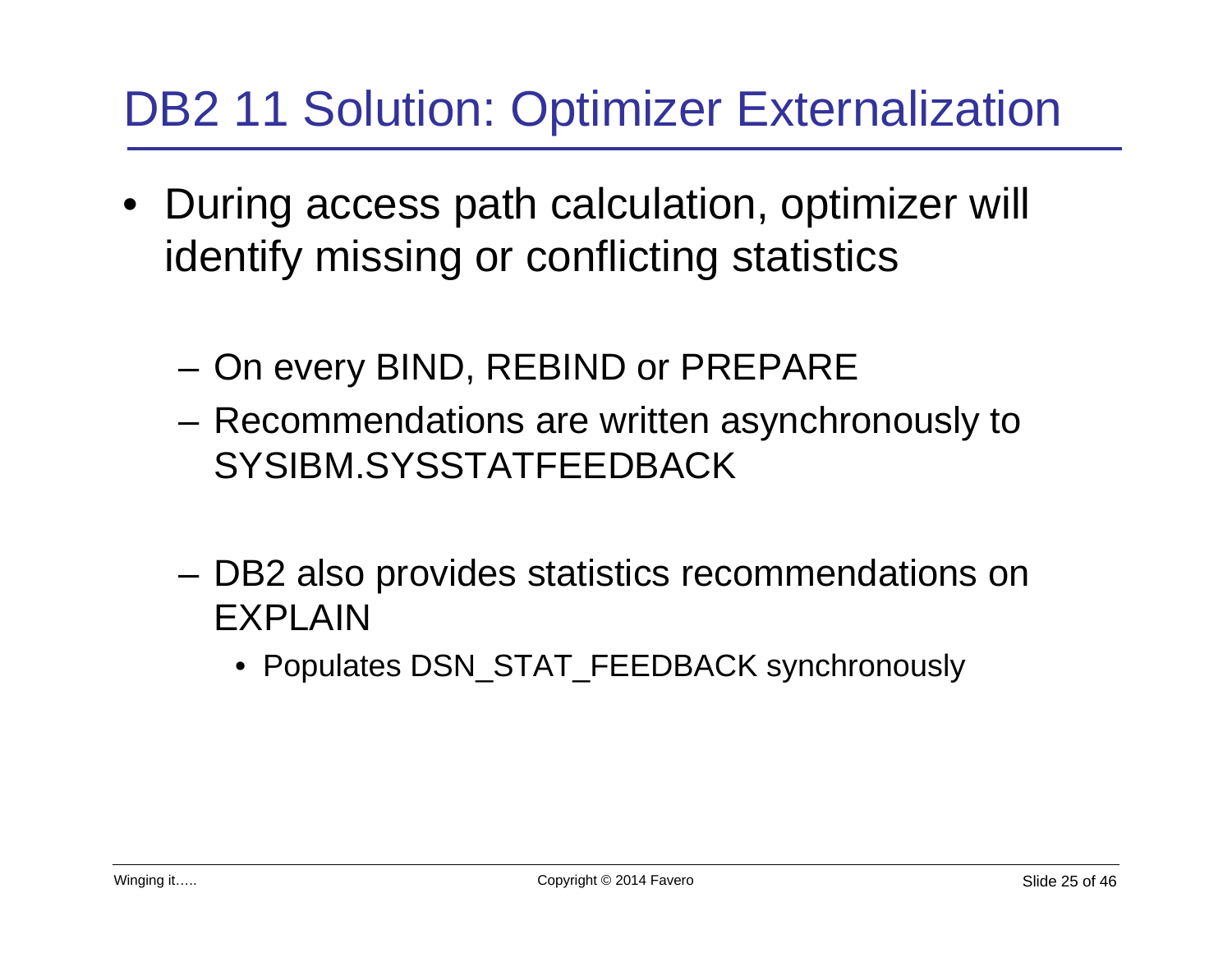# DB2 11 Solution: Optimizer Externalization

 $\bullet$  Contents of SYSSTATFEEDBACK or DSN\_STAT\_FEEDBACK can be used to generate input to RUNSTATS

| Column                   | <b>Description</b>                                                                                                                                                                                                                                                                                             |  |
|--------------------------|----------------------------------------------------------------------------------------------------------------------------------------------------------------------------------------------------------------------------------------------------------------------------------------------------------------|--|
| <b>TBCREATOR</b>         | Creator of the table                                                                                                                                                                                                                                                                                           |  |
| <b>TBNAME</b>            | Name of the table                                                                                                                                                                                                                                                                                              |  |
| <b>IXCREATOR</b>         | Creator of the index                                                                                                                                                                                                                                                                                           |  |
| <b>IXNAME</b>            | Name of the index                                                                                                                                                                                                                                                                                              |  |
| <b>COLNAME</b>           | Name of the column                                                                                                                                                                                                                                                                                             |  |
| <b>NUMCOLUMNS</b>        | Number of columns in the column group                                                                                                                                                                                                                                                                          |  |
| COLGROUPCOLNO            | Hex representation that identifies the set of columns associated with<br>the statistics. If the statistics are only associated with a single<br>column, the field contains a zero length. Otherwise, the field is<br>an array of SMALLINT column numbers with a dimension<br>equal to the value in NUMCOLUMNS. |  |
| <b>TYPE &amp; REASON</b> | <b>Next 2 Slides</b>                                                                                                                                                                                                                                                                                           |  |

- Consistent across all EXPLAIN tables: QUERYNO, APPLNAME, PROGNAME,
- Consistent across almost all EXPLAIN tables: COLLID, GROUP\_MEMBER, EXPLAIN\_TIME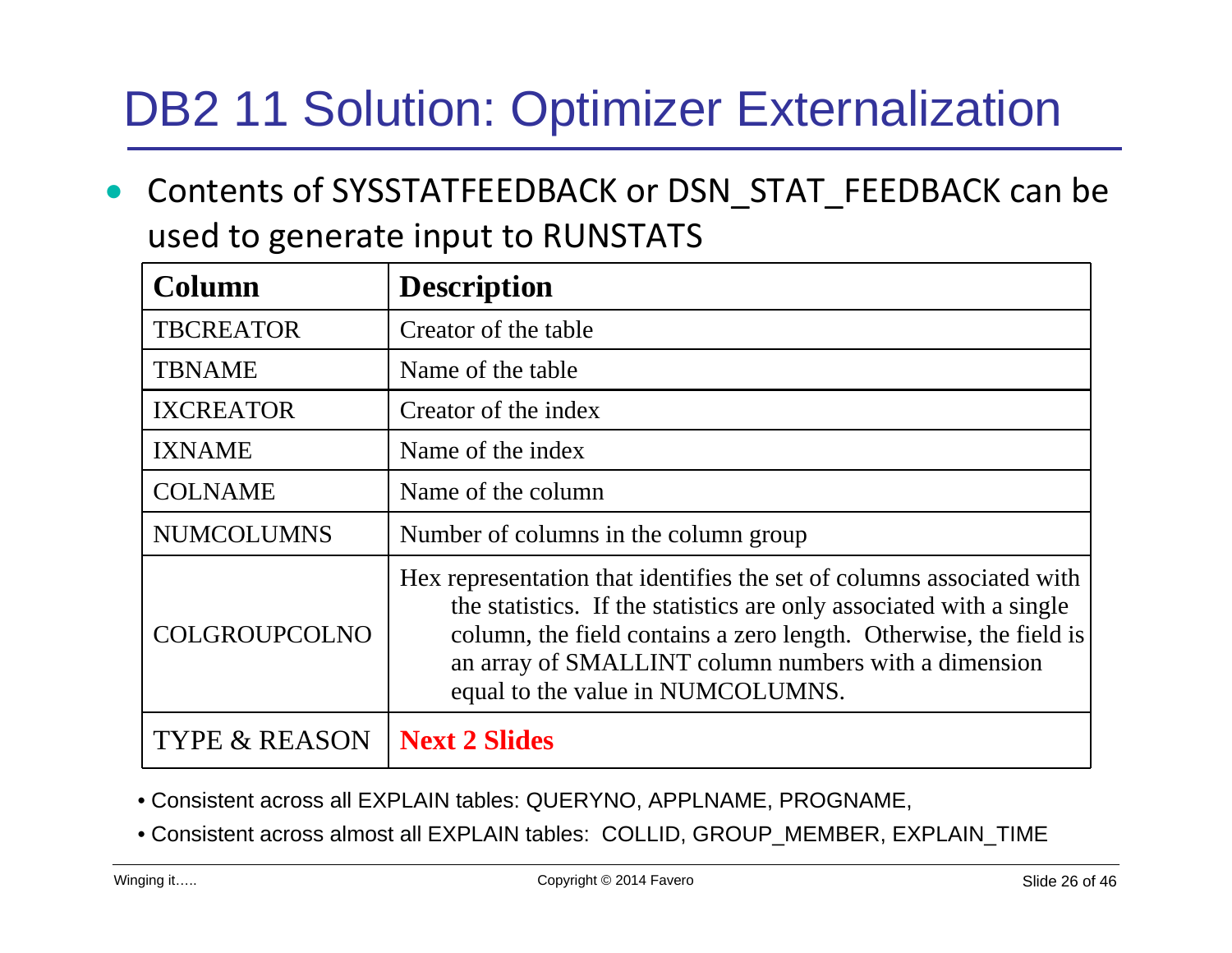| <b>TYPE</b>   | <b>Type of Statistic Collected</b> |
|---------------|------------------------------------|
| $\cdot C$     | Cardinality                        |
| $\mathbf{F}$  | Frequency                          |
| 'H'           | Histogram                          |
| $\mathbf{I}$  | Index                              |
| $\mathbf{FT}$ | Table                              |

\* This column is defined as CHAR(1 )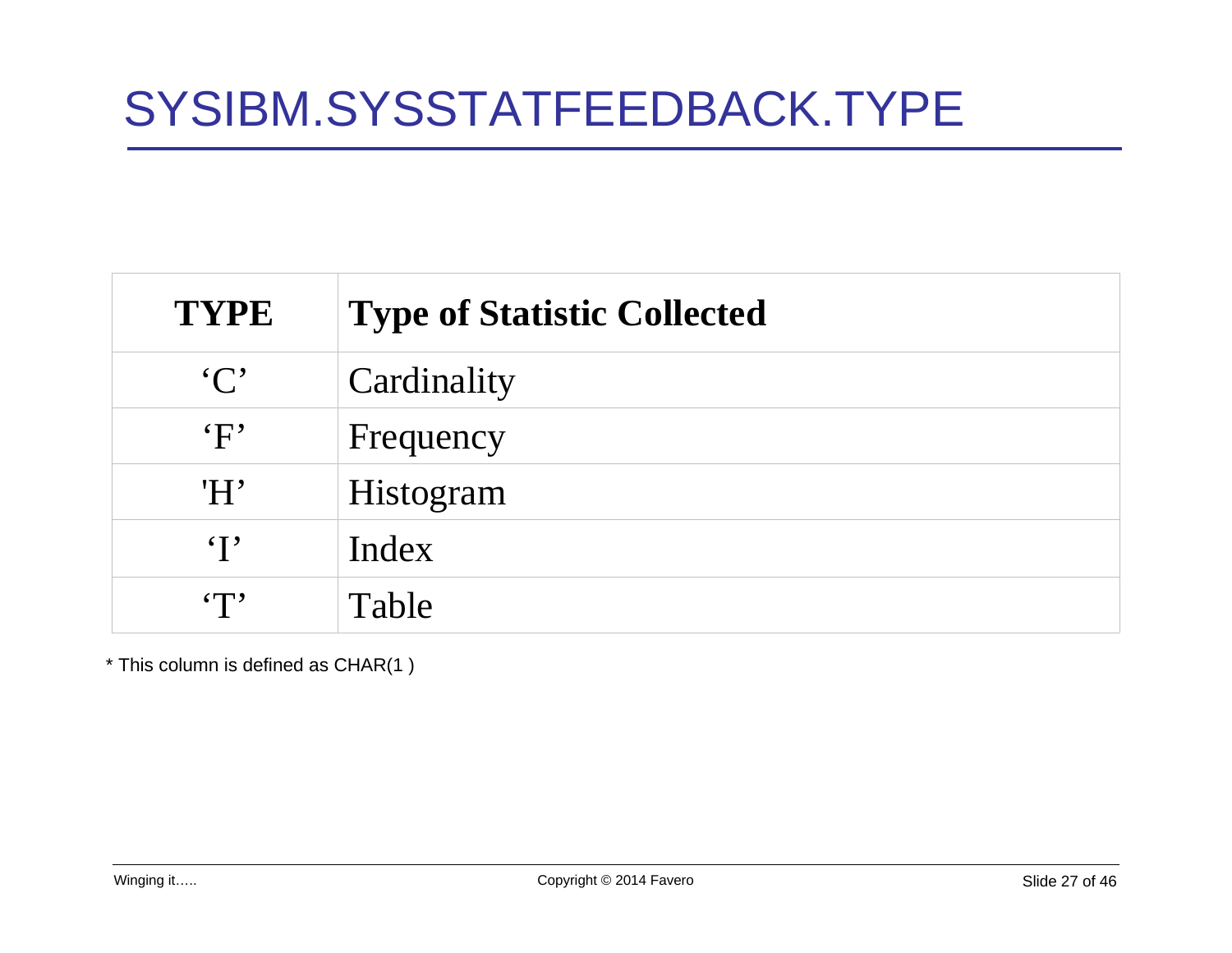# SYSIBM.SYSSTATFEEDBACK.REASON

| <b>REASON</b> | <b>Reason statistics is recommend:</b>                                                     |
|---------------|--------------------------------------------------------------------------------------------|
| 'BASIC'       | A basic statistical value for a column table or index is missing.                          |
| 'KEYCARD'     | The cardinalities of index key columns are missing.                                        |
| 'LOWCARD'     | The cardinality of the column is a low value, which indicates that data skew<br>is likely. |
| 'NULLABLE'    | Distribution statistics are not available for a nullable column.                           |
| 'DEFAULT'     | A predicate references a value that is probably a default value.                           |
| 'RANGEPRD'    | Histogram statistics are not available for a range predicate.                              |
| 'PARALLEL'    | Parallelism could be improved by uniform partitioning of key ranges.                       |
| 'CONFLICT'    | Another statistic conflicts with this statistic.                                           |
| 'COMPFFIX'    | Multi-column cardinality statistics are needed for an index compound filter<br>factor.     |

\* This column is defined as CHAR(8):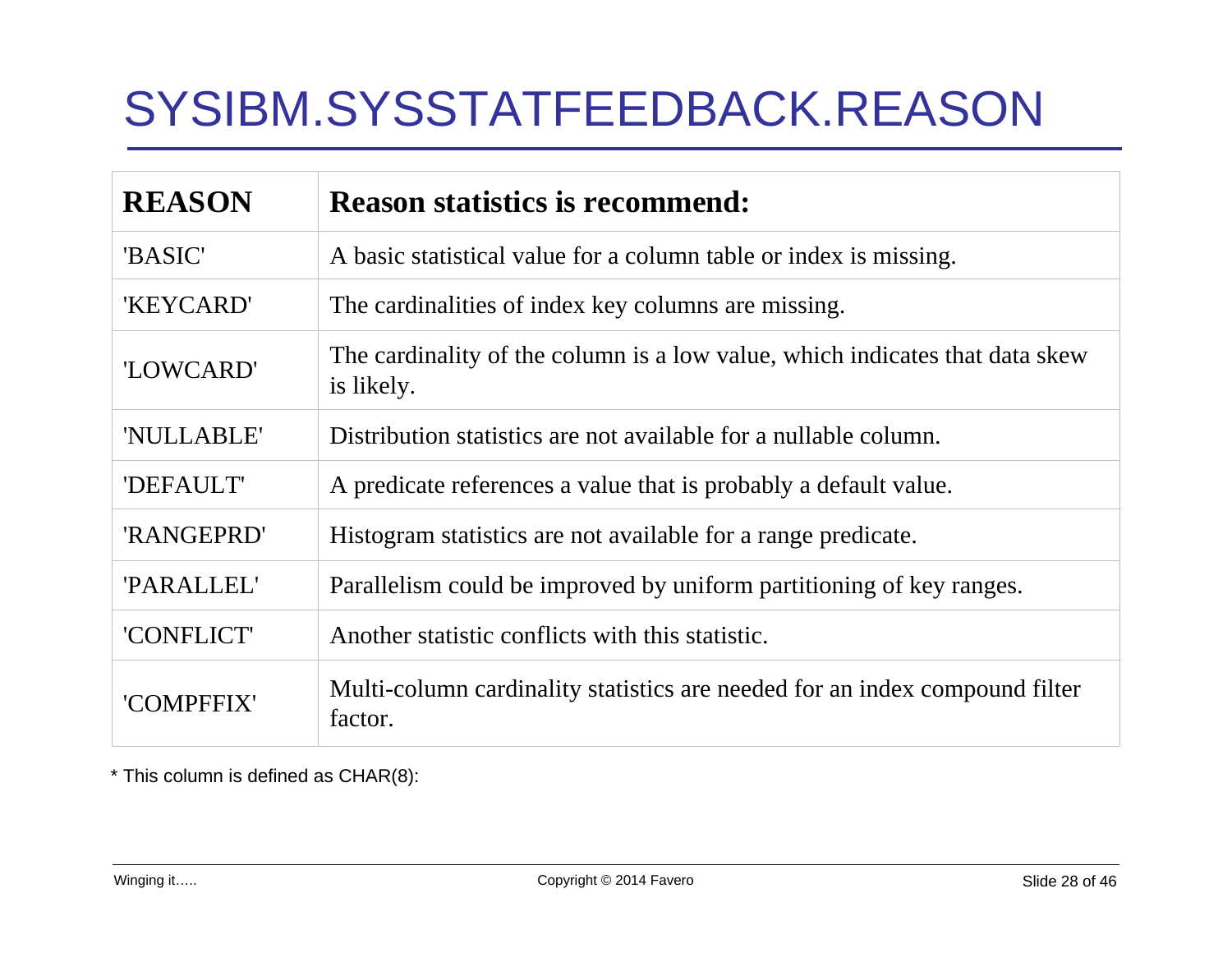**–ACCESS** DATABASE(database,...) SPACENAM(space-name,...) **MODE(STATS)**

- Externalize in-memory RTS statistics and optimizer recommended statistics
	- In data sharing, externalization is done on all members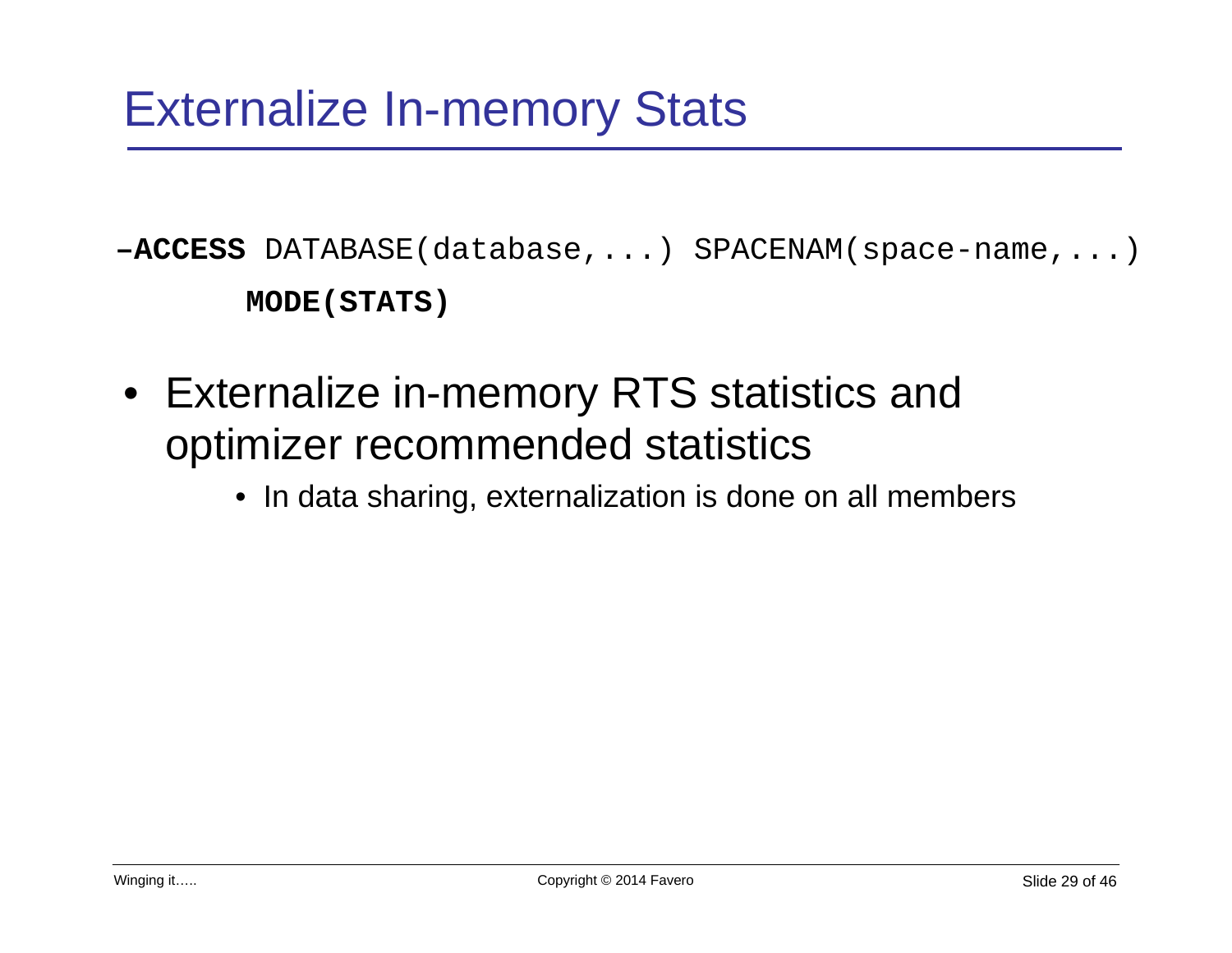**RUNSTATS TABLESPACE ………** *reset-spec*

- Reset all statistics for all tables and related indexes in specified table space
	- RESET ACCESSPATH (optional)
		- No affect on real-time statistics or space stats
		- No stats recovery after RESET completes
	- HISTORY ACCESPATH
		- Resets SYSTABLES HIST and SYSINDEXES HIST
- Not valid for LOBs
- Be sure to run full set of stats afterwards.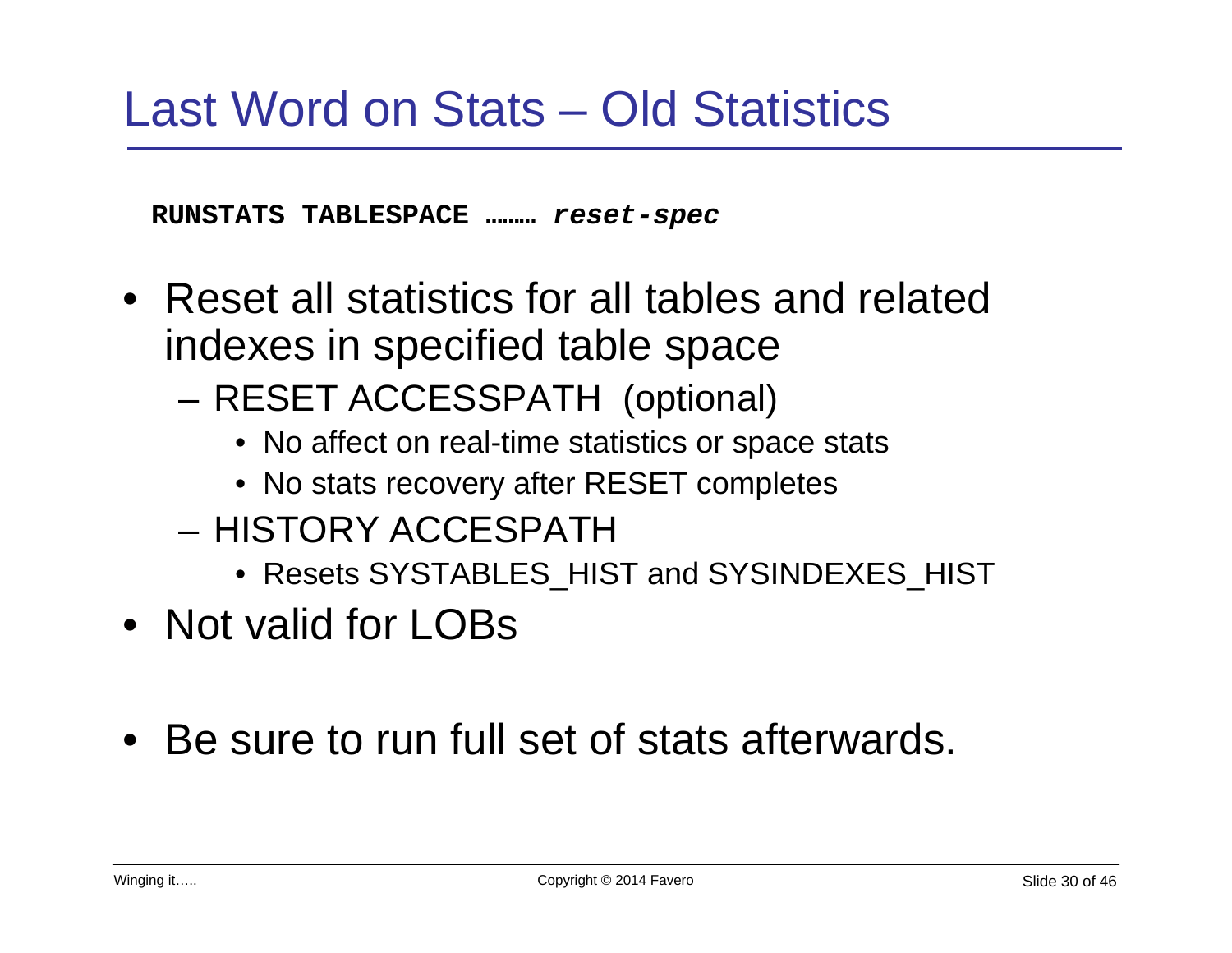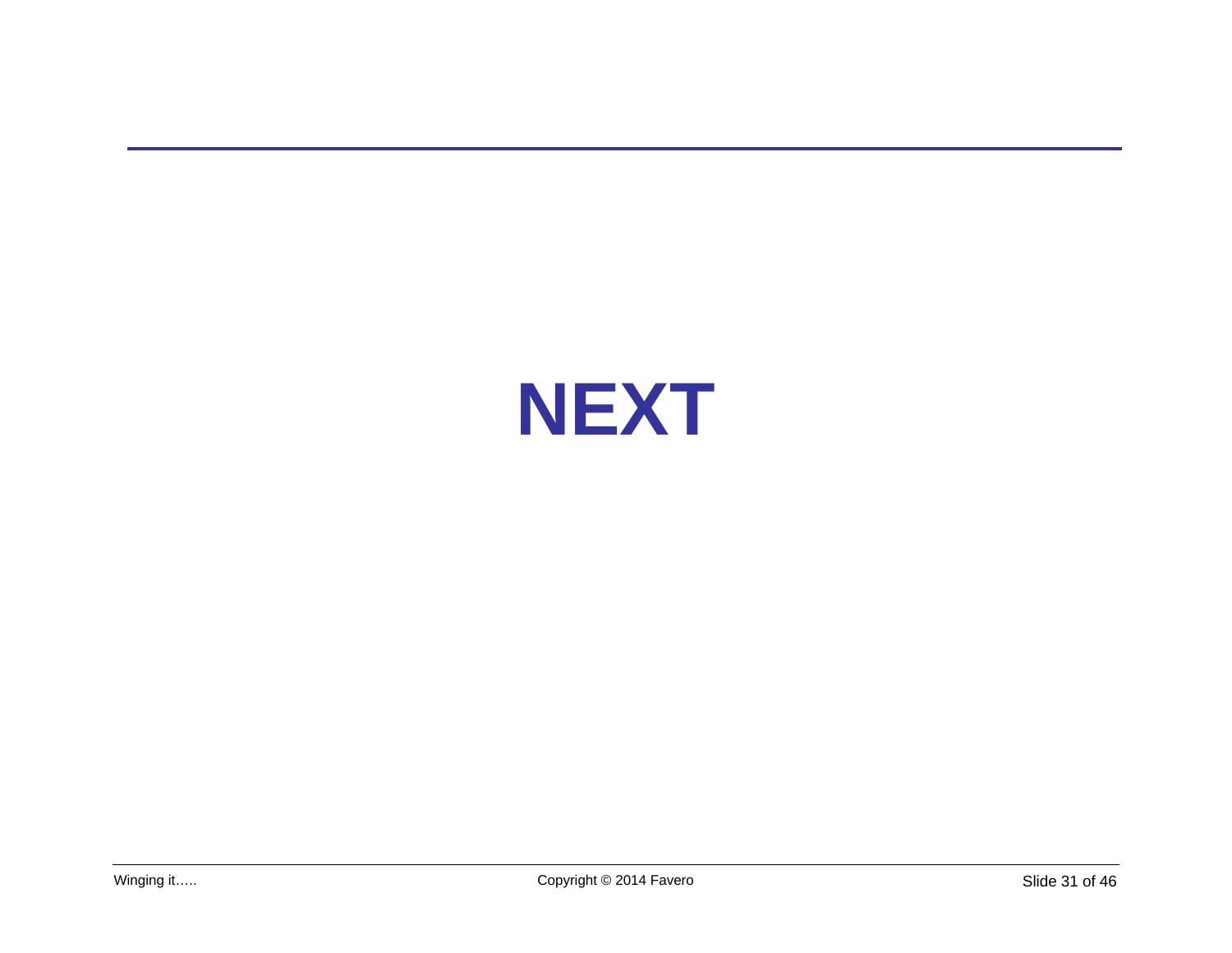# For Those Who Might be Changing Versions

- Starting at DB2 10 and going forward...
	- DSNY028I
		- csect-name DB2 version ERLY CODE IS NOT COMPATIBLE WITH THIS RELEASE OF DB2
	- 00E80163
		- A DB2 subsystem could not start because the DB2 ERLY code was not at the correct level for the version of that DB2 subsystem.
	- In both cases
		- System action DB2 startup abnormally terminates.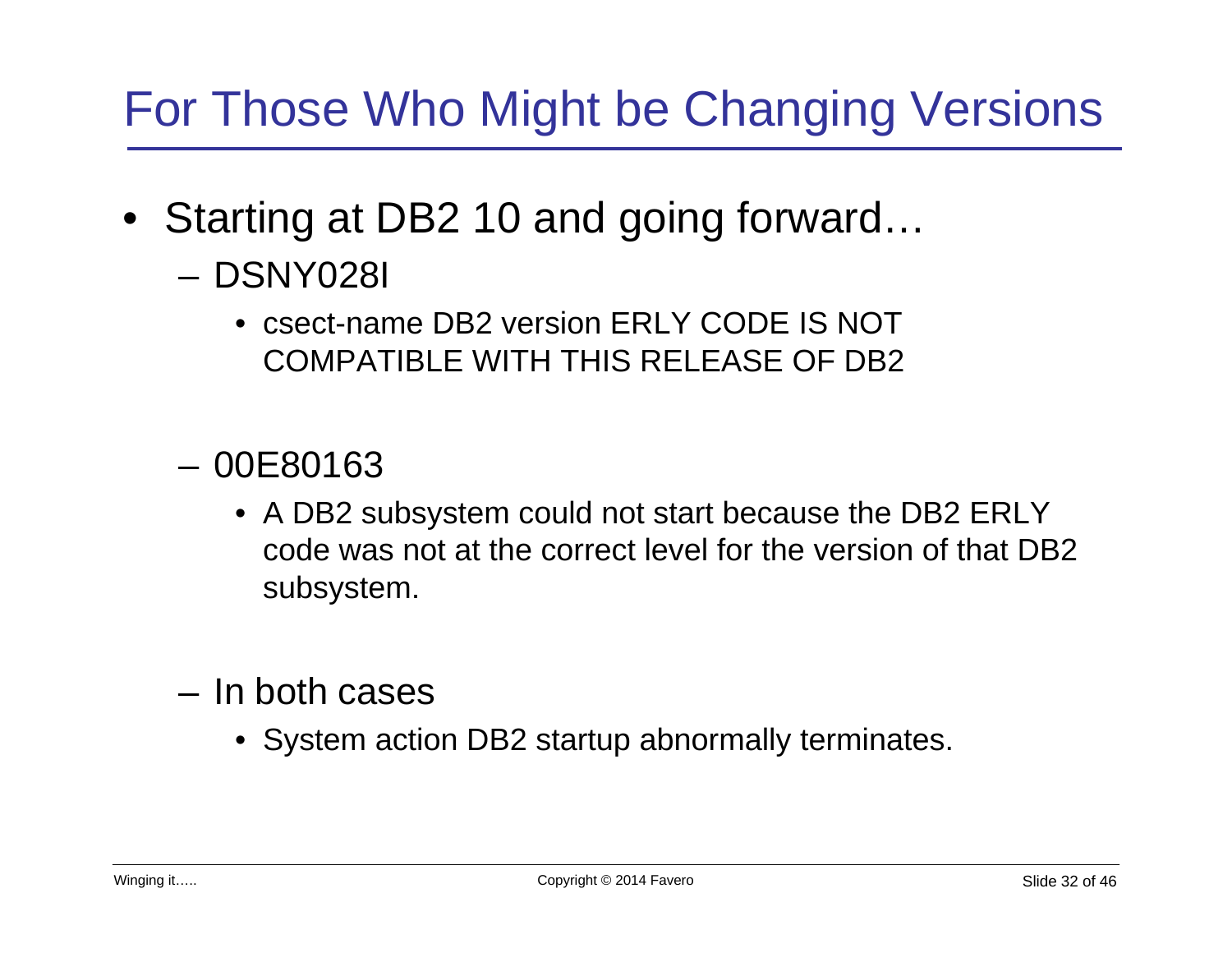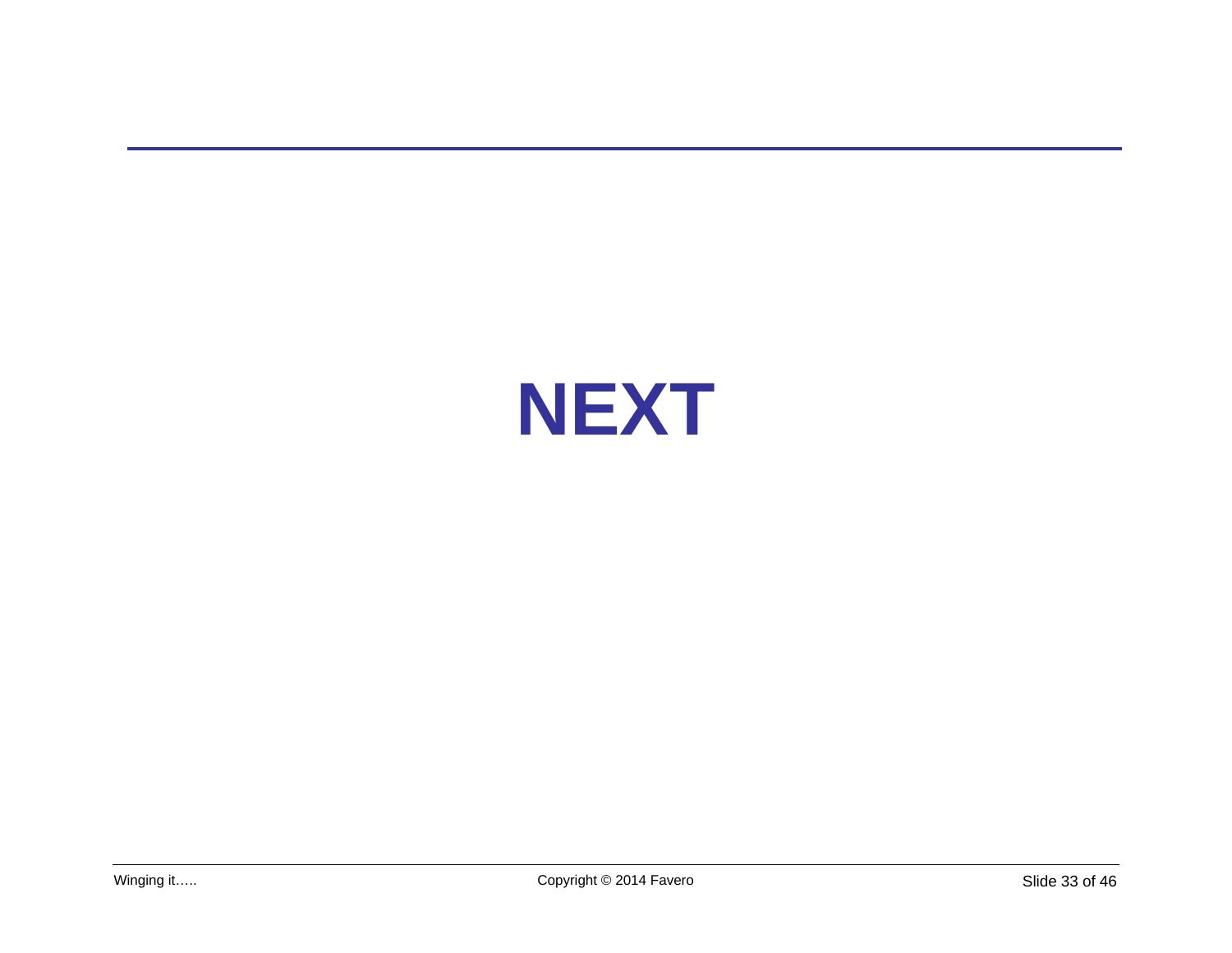# DSNZPARMs – Utility Sort Processing

- IGNSORTN = YES causes DB2 to ignore the SORTNUM keyword if specified. My recommendation is to leave this set to its default NO.
	- If SORTNUM must be specified, setting to YES will prevent SORTNUM's use.
	- Leaving IGNSORTN set to NO gives the option to specifying SORTNUM if necessary.
	- However, it is highly recommended that you NOT use the SORTNUM keyword.
	- Update YES
- Set UTSORTAL to YES, the default, allows DB2 to use real time statistics, always available in DB2 10, to determine the sort work data set sizes.
	- NO forces you to either specify the sort work data sets in the JCL or pre-allocate the data sets.
	- Update YES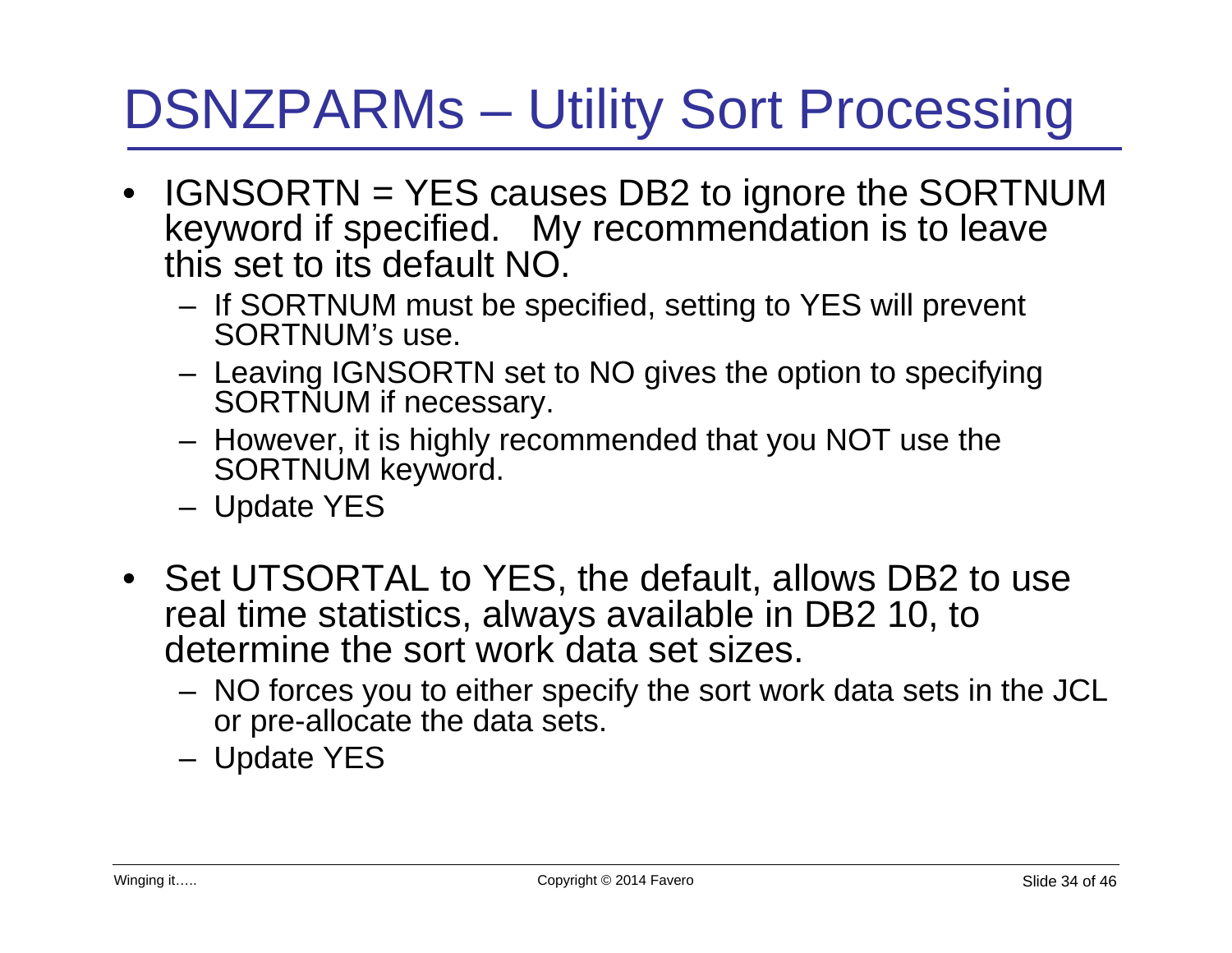# More Utility Sort Recommendations

- Dynamic Storage Adjustment (DSA)
	- Initialization value that allows DFSORT to adjust the amount of main storage used by DFSORT (TMAXLIM option).
	- The default for DSA is 64 GB, too low for a DB2 utility with large sorts.
	- 128 GB is the suggested starting value.
	- As high as 512 GB is terabyte sorts tables are expected.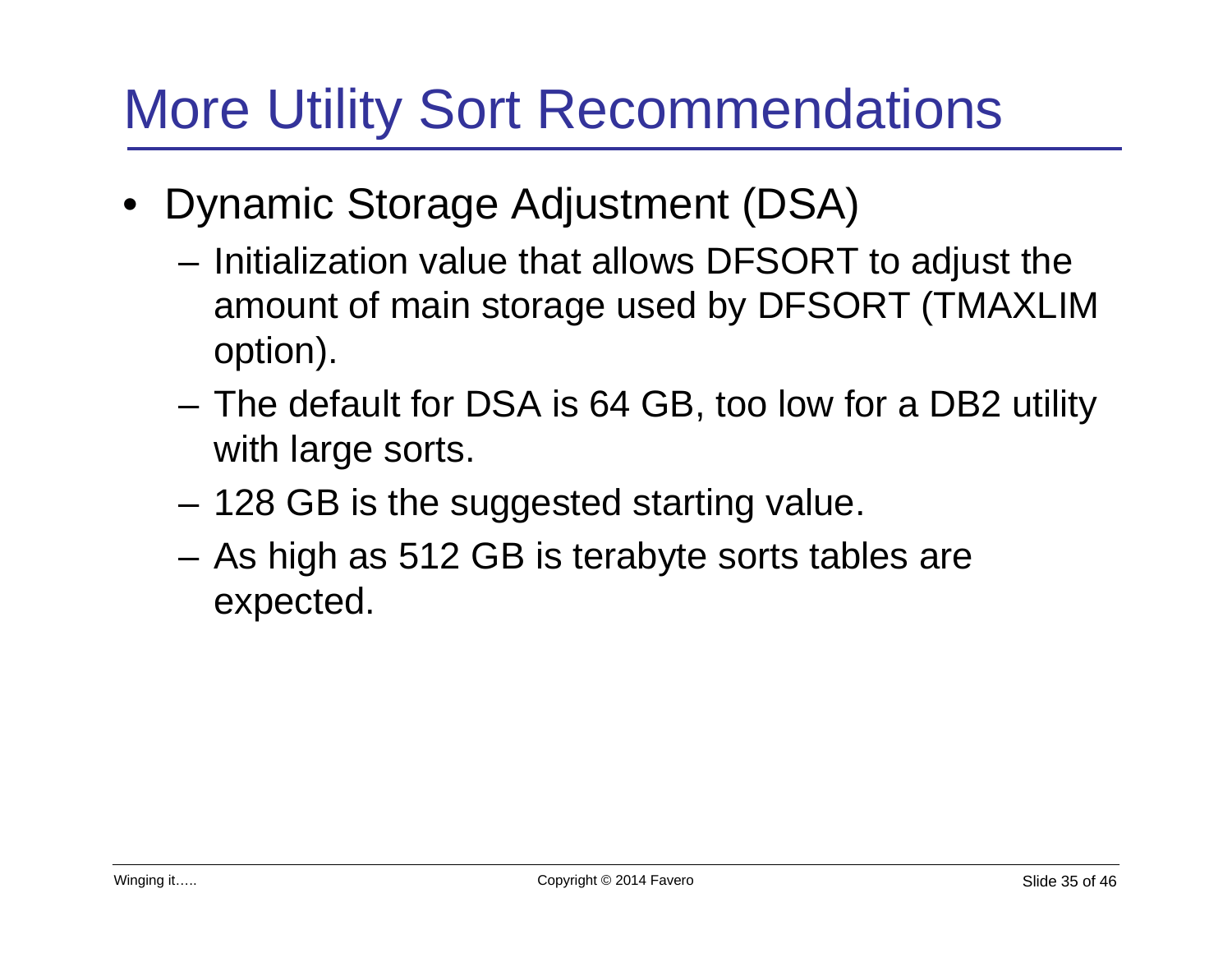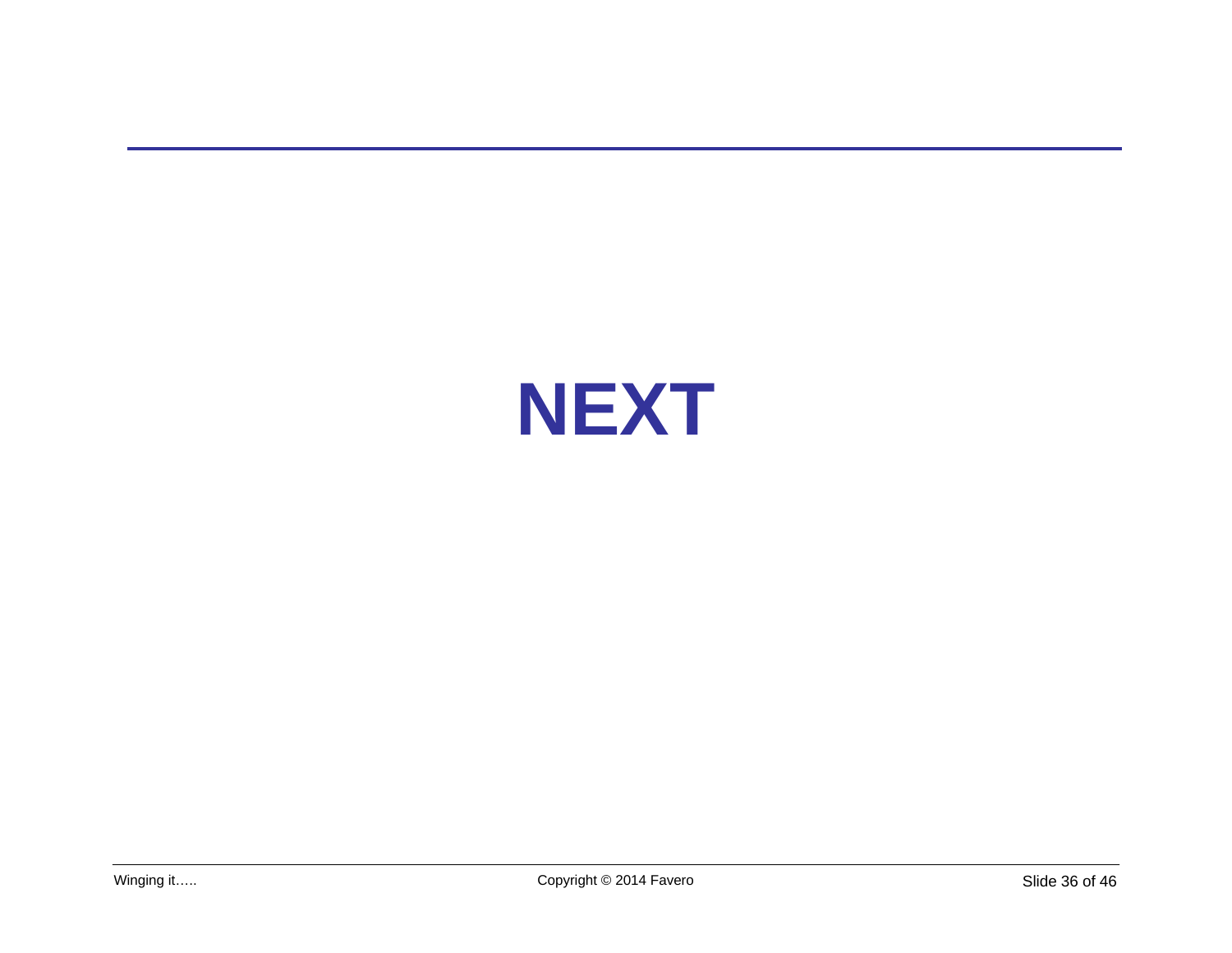# Buffer Pools

- Catalog/directory use BP0, BP8K0, BP16K0 and BP32K0
	- Do NOT use for any other purpose
- Minimum of 4 user BPs: user index (4K) and user data (4K) and work files (4K and 32K)
- Don't be afraid to use 8K and 16K buffer pools – In many cases can improve rows per page
- Separate dimension tables from fact table
	- If dimension tables are not too large, may be able to pin in pool
	- Same for indexes on dimension tables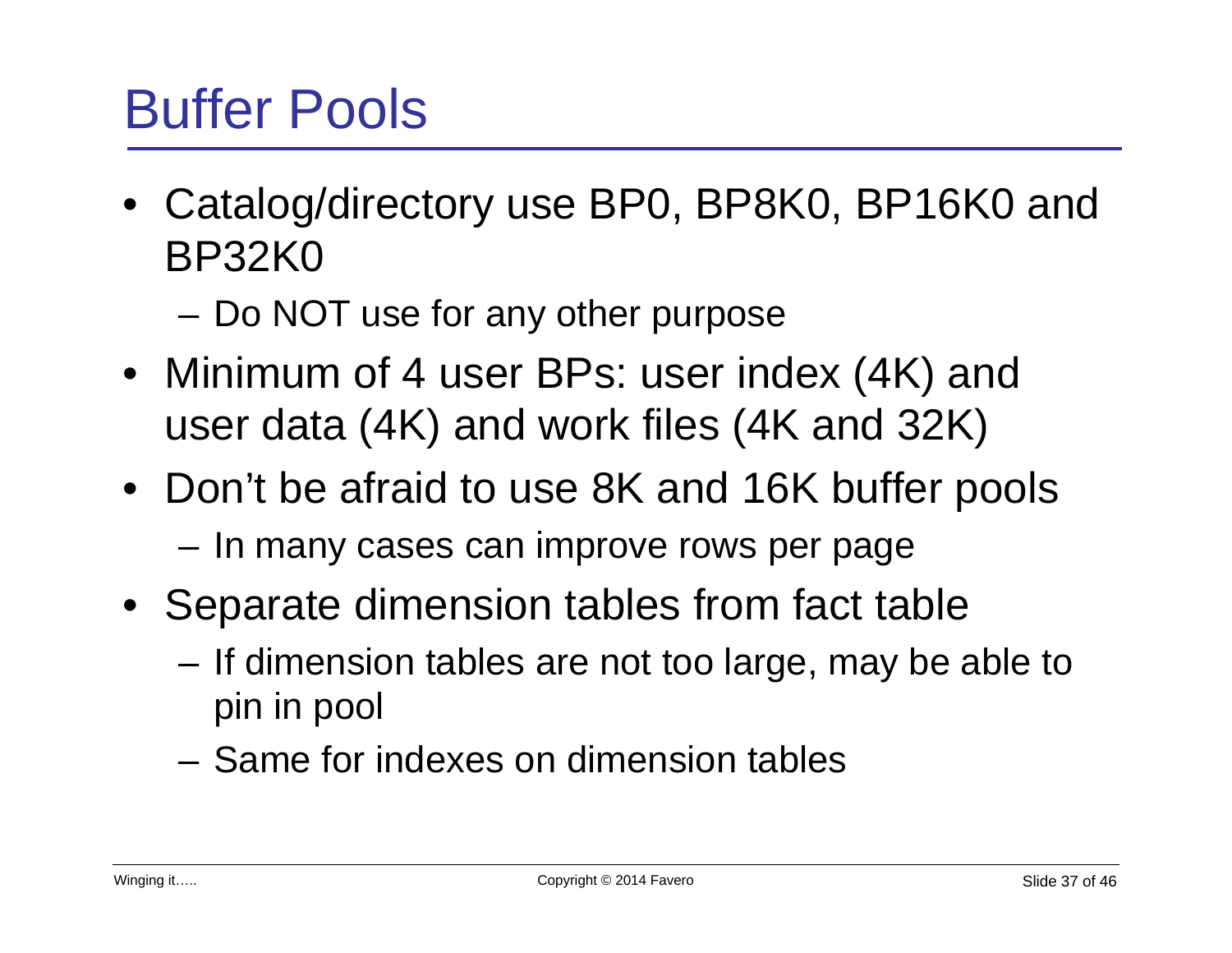# Buffer Pools

- Careful with the suggestions to Super Size your pools
	- Always make sure you never exceed real storage
- DB2 10 and above allocates pool space as needed
	- Be careful over allocating pool if you are using PGFIX  $=$  YES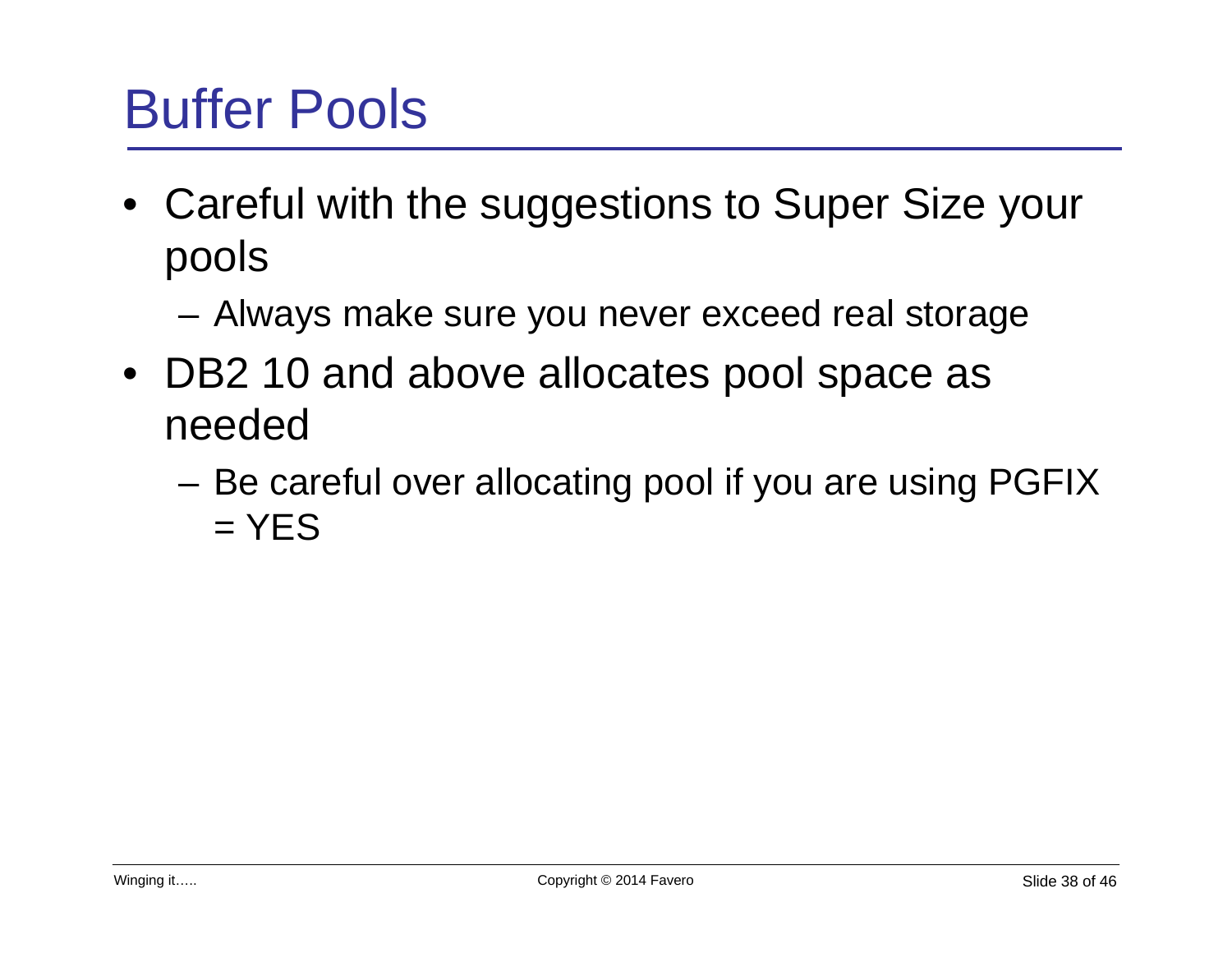# Buffer Pools

- Work file (i.e. DSNDB07) buffer pools
	- Need 4k and 32K work files
		- Lots of 32K, maybe more than 4k, monitor
	- $-VPSEQT = 98$  for work file buffer pools
		- If sparse index is used, lower to 90-95
	- Go for LARGE pools if possible
		- 7,000,000 pages large?
- Work files
	- Many and smaller is better than few and large
	- For sort work files, always use zero secondary
	- If using DGTT, make sure you have a few with secondary greater than 0 (zero)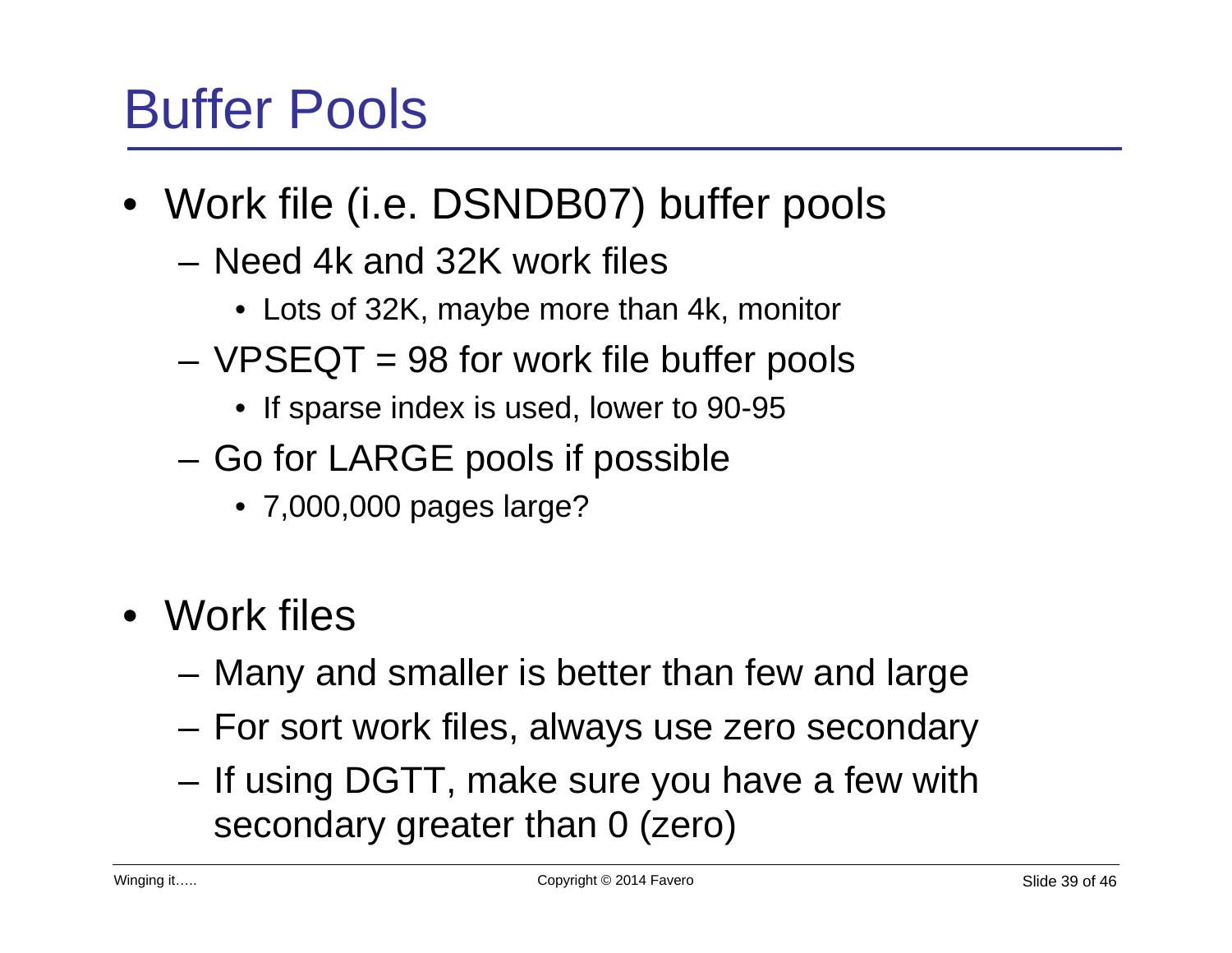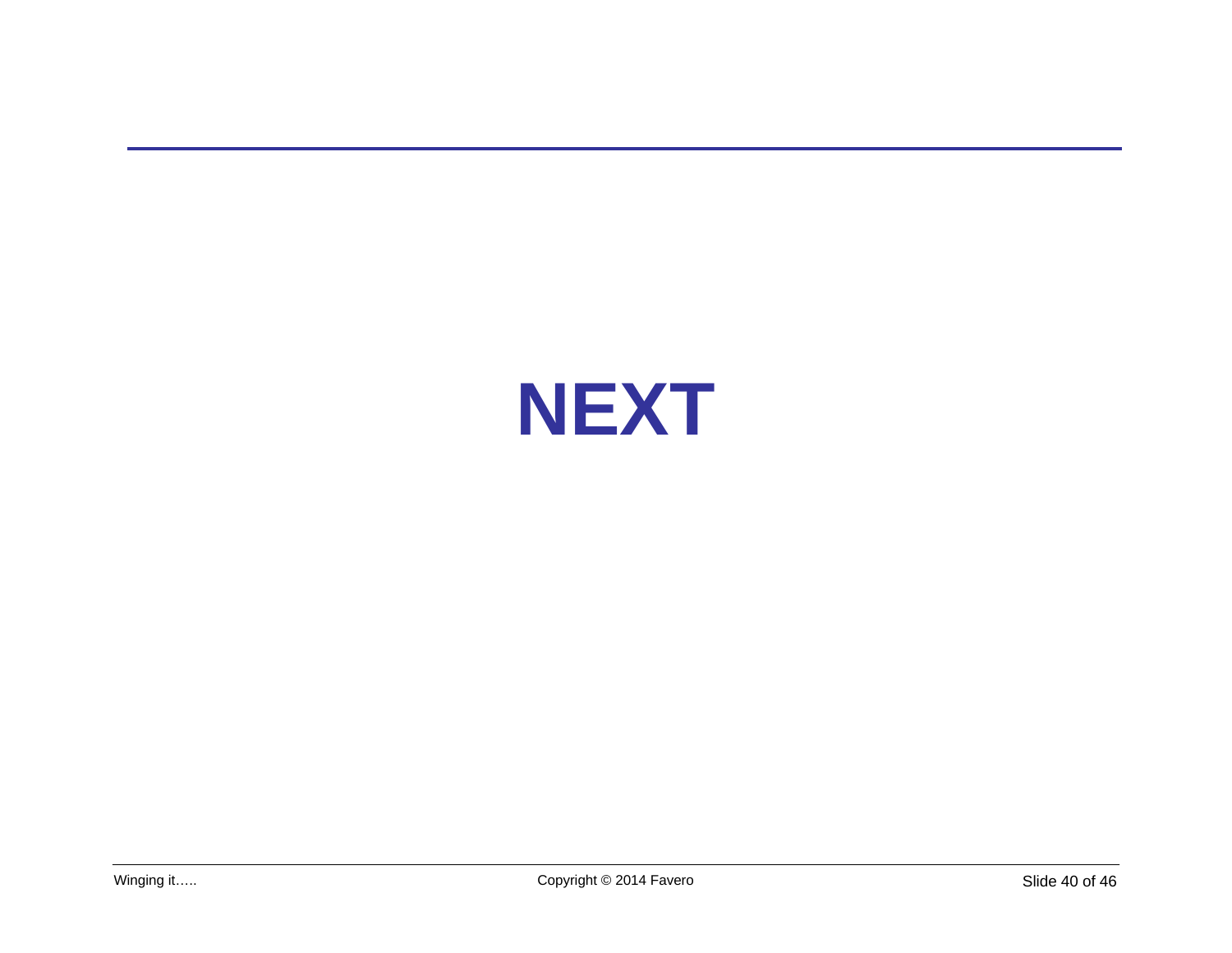# Accelerator Modeling

- Provides indicators for possible CPU and elapsed time savings if an IBM DB2 Analytics Accelerator was available
	- It does not require presence of the Accelerator
- DB2 11 or DB2 10
- Controlled by new subsystem parameter **ACCELMODEL set to YES or NO**
	- If set to YES, DB2 accounting records (IFCIDs 3 and 148) include projected CPU ad elapsed time savings
	- CURRENT QUERY ACCELERATION must be set to NONE
		- However, EXPLAIN will still indicate if the query is eligible for acceleration and, if not, the reason why in DSN\_STATEMNT\_TABLE.REASON
	- Like with any DB2 instrumentation, the new timers need to be formatted and reported by a monitor
- Functionality delivered via two DB2 10 APARs
	- PM90886: aparfix
		- Covers the existing Version 3.1 acceleration capability
	- PM95035: aparfix
		- Adds the new Version 4.1 acceleration capabilities, such as static SQL
		- REBIND needed to enable acceleration modeling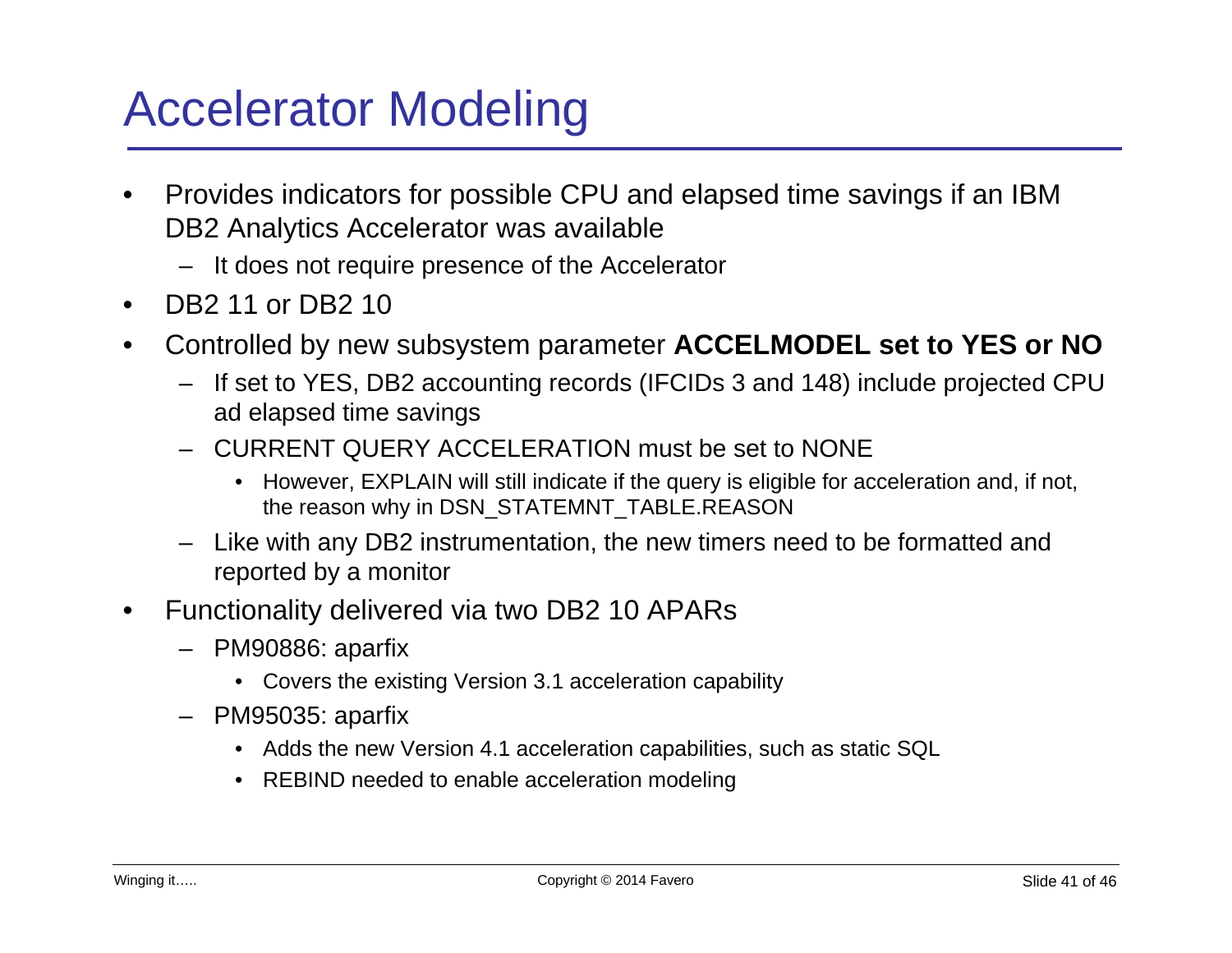# Accelerator Modeling as Reported by OMPE

|                | DB2 (CL2) | APPL (CL1) | MEASURED/ELIG TIMES |
|----------------|-----------|------------|---------------------|
|                |           |            |                     |
|                | 4.740227  | 4.830139   | ELAPSED TIME        |
|                | 4.442327  | N/A        | ELIGIBLE FOR ACCEL  |
|                |           |            |                     |
|                | 6.336111  | 6.337894   | CP CPU TIME         |
| $\overline{2}$ | N/A       | 4.990042   | ELIGIBLE FOR SECP   |
|                | 6.329119  | N/A        | ELIGIBLE FOR ACCEL  |
|                |           |            |                     |
| 3              | 0.000000  | 0.000000   | SE CPU TIME         |
|                | 0.000000  | N/A        | ELIGIBLE FOR ACCEL  |



Elapsed time that can be significantly reduced because the qualifying statements in the reported plan execution could be routed to the accelerator. If the statements are executed in parallel, the reduced elapsed time relates to the parent task only.



The part of CPU time spent on general purpose processors that can be saved to a large extent because the qualifying statements in the reported plan execution could be routed to the accelerator. If the statements are executed in parallel, the CPU saving includes the parent and all the subordinated parallel tasks.



The part of CPU time spent on specialty engine processors that can be saved to a large extent because the qualifying statements in the reported plan execution could be routed to the accelerator. If the statements are executed in parallel, the CPU saving includes the parent and all the subordinated parallel tasks.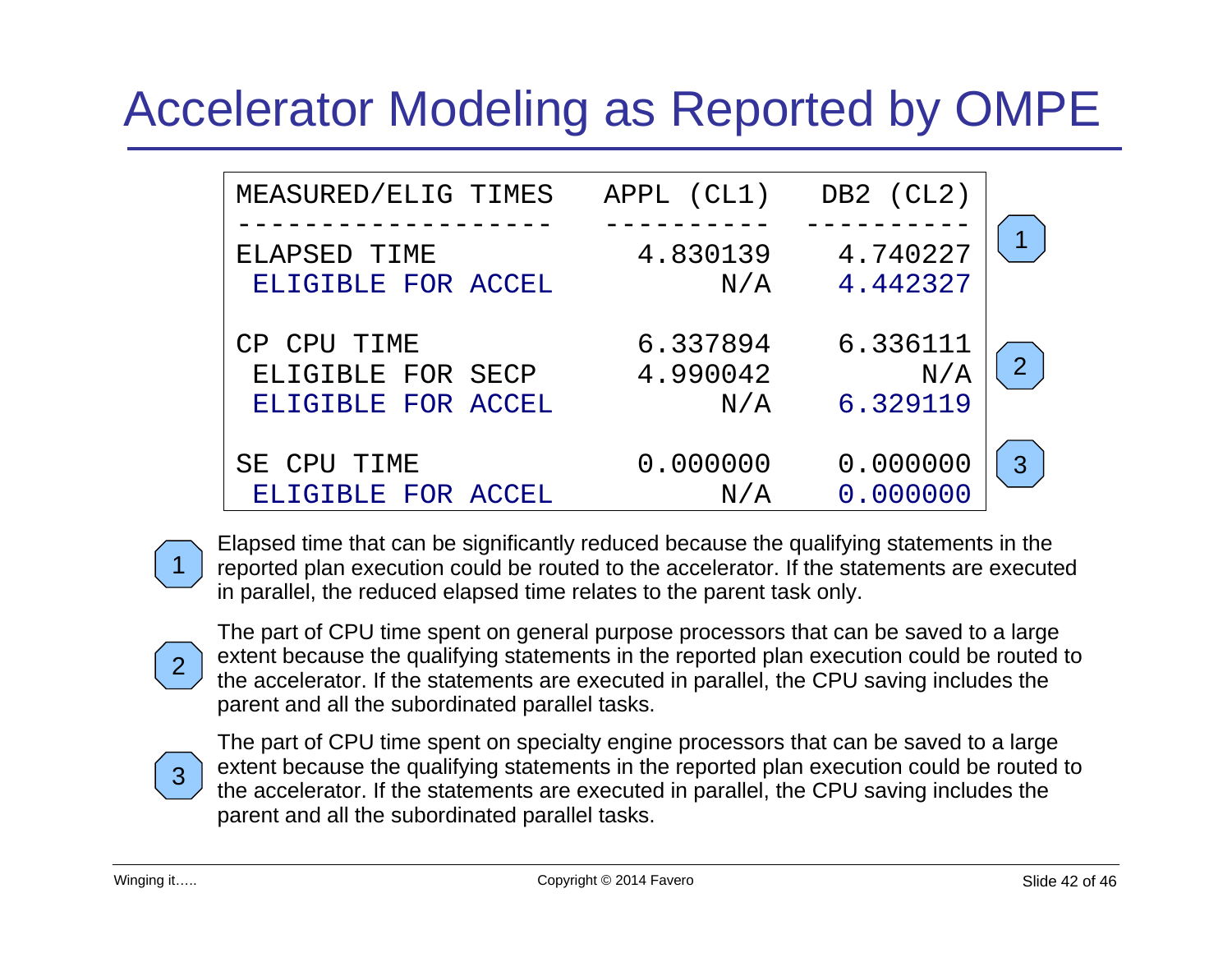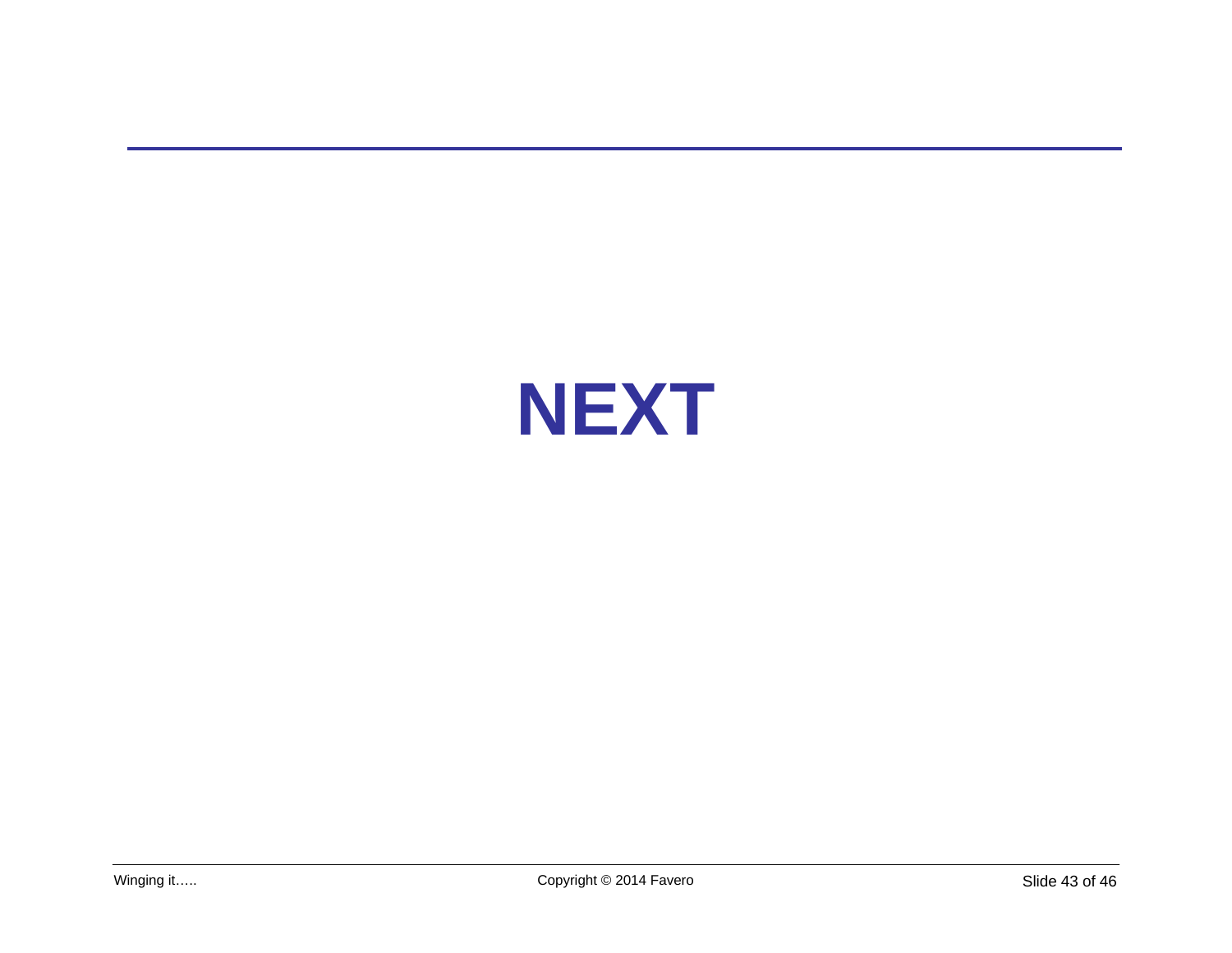# z/OS v2.1 Enhancements used by DB2 11

- 2 GB large pages require z/OS V2R1 and the hardware features of the zEC12
- Enhancing DB2 BACKUP SYSTEM solution (DB2 11 only)
	- Enable recovery of single pageset from DB2 system-level backup even if original volume does not
	- have sufficient space
	- Enable exploitation of FlashCopy consistency group for DB2 BACKUP **SYSTEM**
	- Enable restore of a page set to a different name
- z/OS DFSMS VSAM RLS for Catalog support (DB2 9 and above)
	- Improved DB2 dataset open/close performance
- z/OS DFSMS Storage Tiers (DB2 10 and above)
	- Optimizes disk placement on SSD and HDD
	- $-$  DB2 10 and 11 provide ability to issue STOP DB AT COMMIT synchronously
- Enhanced WLM managed buffer pools (DB2 9 and above)
	- $-$  z/OS 2.1 the first version that enables a buffer pool to shrink
- XES GBP write-around support (DB2 11 only)
	- CFLEVEL 17 or above (retrofit to z/OS 1.13 with OA37550)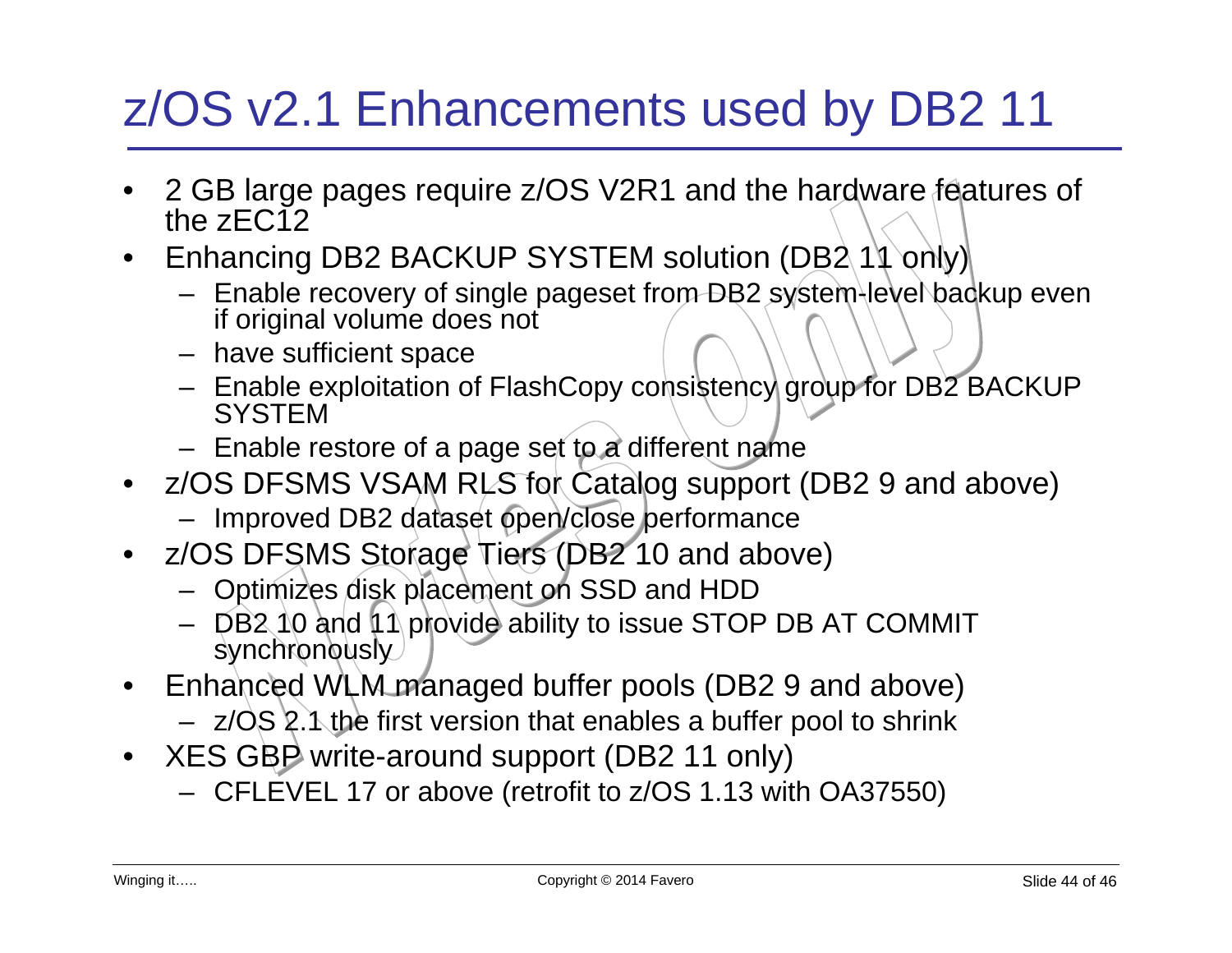# z/OS v2.1 Enhancements used by DB2 11

- Reduced DRDA message latency and DB2 CPU reduction (DB2 11 only)
	- TCP/IP synchronous receive (retrofit to z/OS 1.13 with OA39810)
- Reduced DRDA message latency and DB2 CPU reduction (DB2 9 and above)
	- CommServer SMC-R support for RDMA over ethernet (RoCE), Network Adapter.
	- Requires zEC12 or zBC12, z/OS to z/OS only for now
- 2G page frame support (DB2 11 only)
	- Requires zEC12/or zBC12
	- Retrofit to  $z/\text{OS}$  (1.13  $\text{\textdegree}$  OA40967 and  $z/\text{OS}$  V1R13 RSM Enablement **Offering**
- Pageable 1 M frame support (DB2 10 and 11)
	- Requires zEC12 or zBC12 (retrofit to z/OS 1.13)
	- DB2 10 APAR PM85944
- CPU reduction for Media Manager I/O (DB2 9 and above)
- Ability to execute code loaded into 1M pageable frames (DB2 11 only and FlashExpress configured)
	- SVL measured 1.8% CPU reduction for an OLTP workload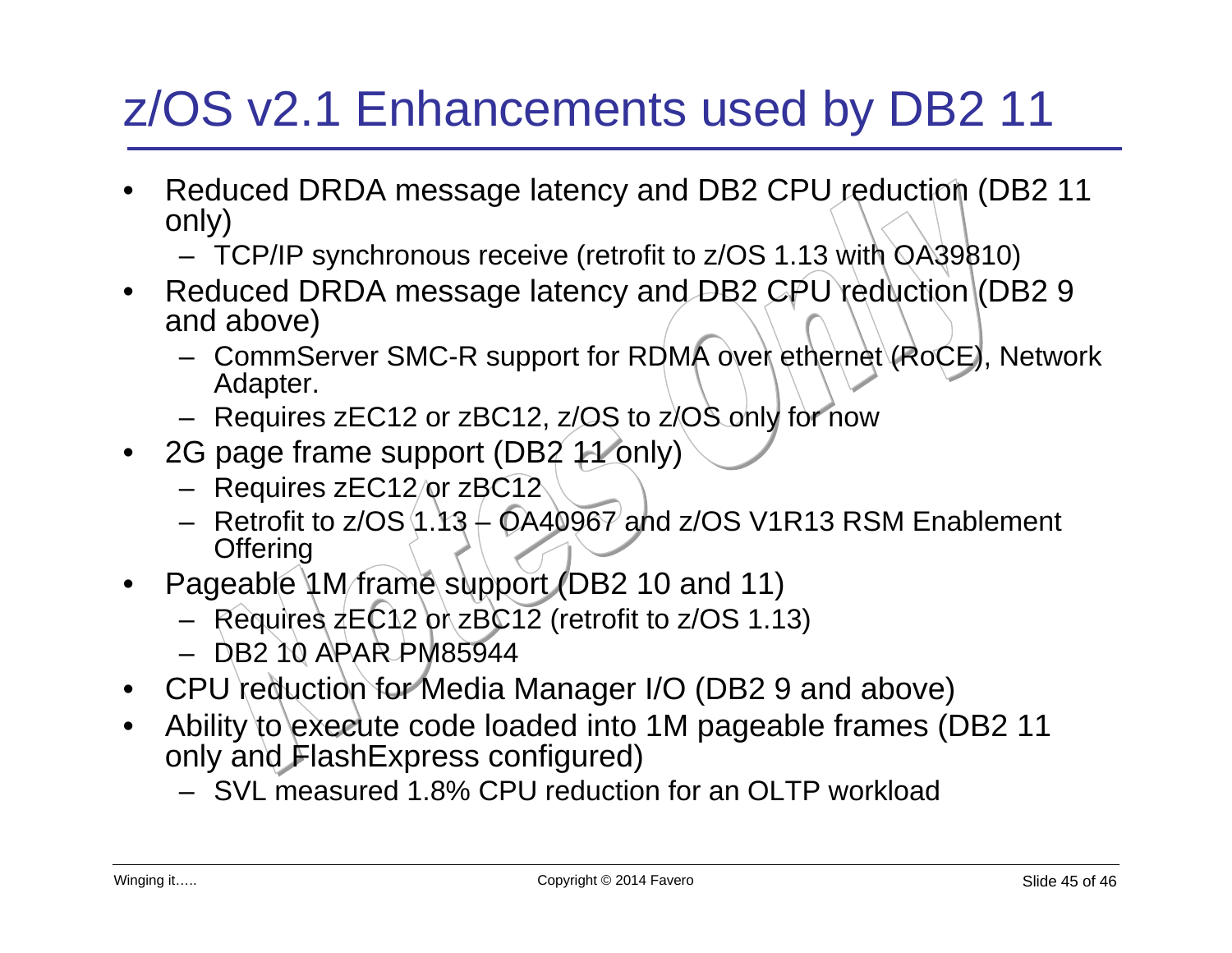

QR code points directly to my blog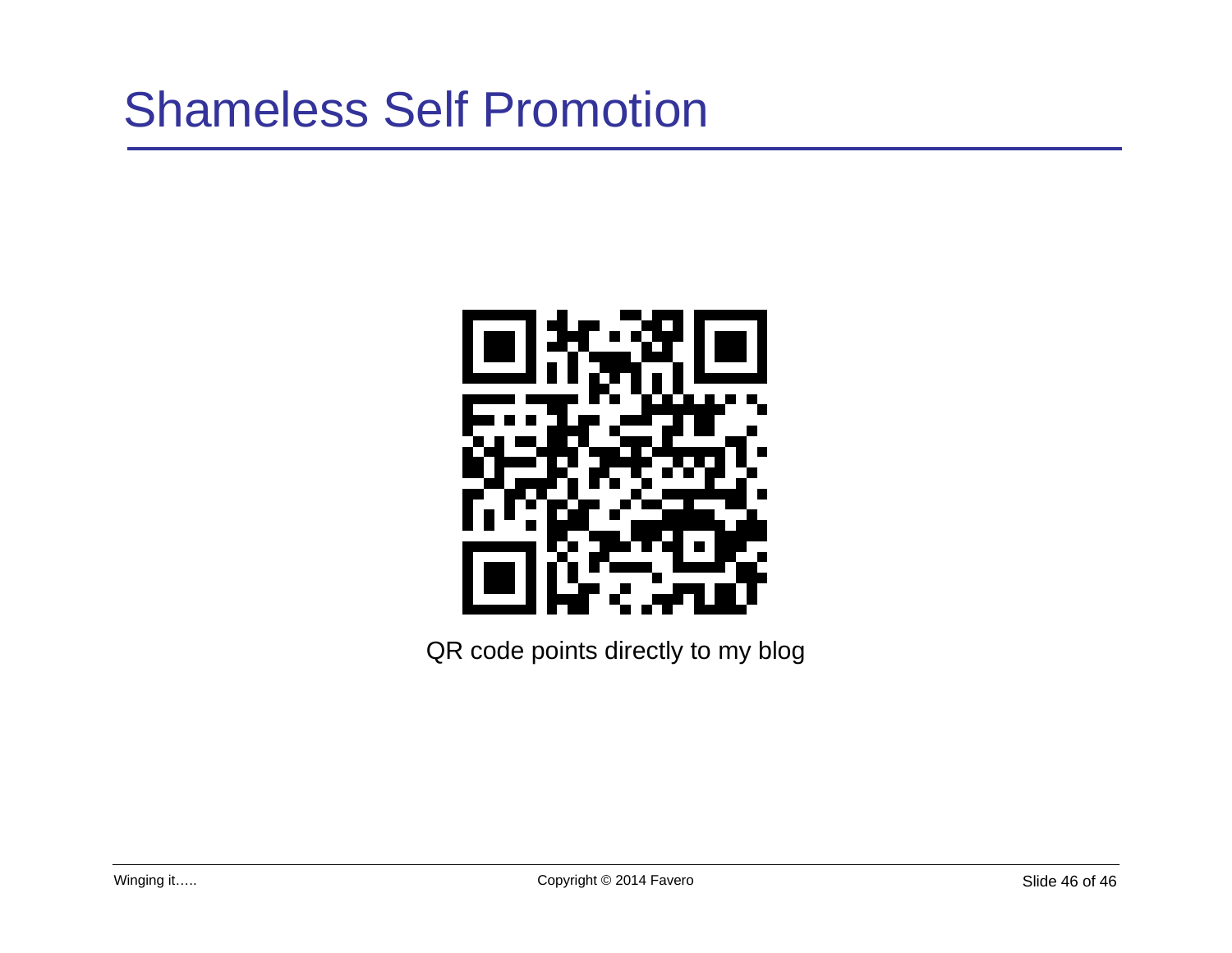# **Thank You For Attending!**

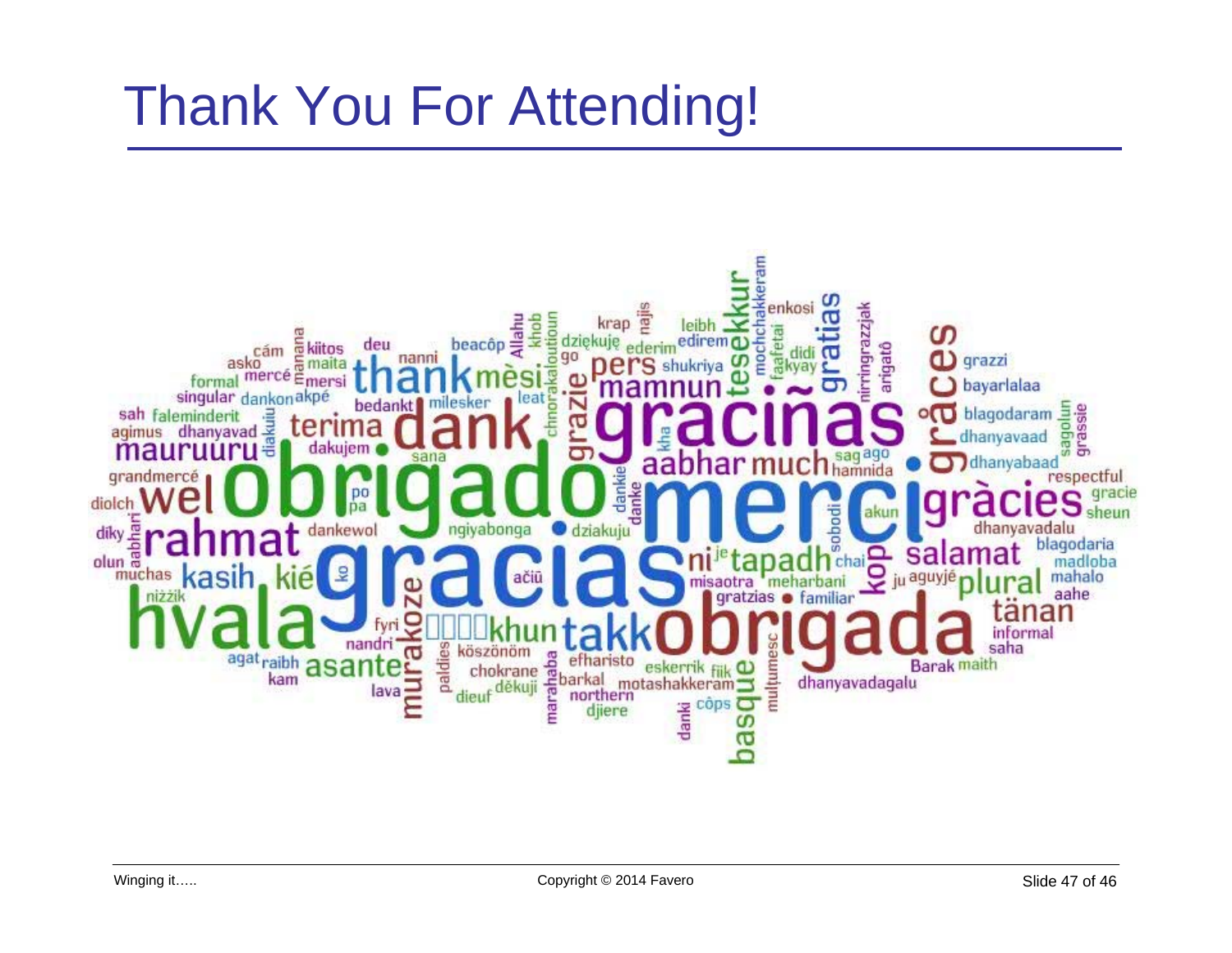# **Willie Favero DB2 SME**

#### **Data Warehousing for System z Swat Team**

**IBM Silicon Valley Laboratory** 



http:www.WillieFavero.com